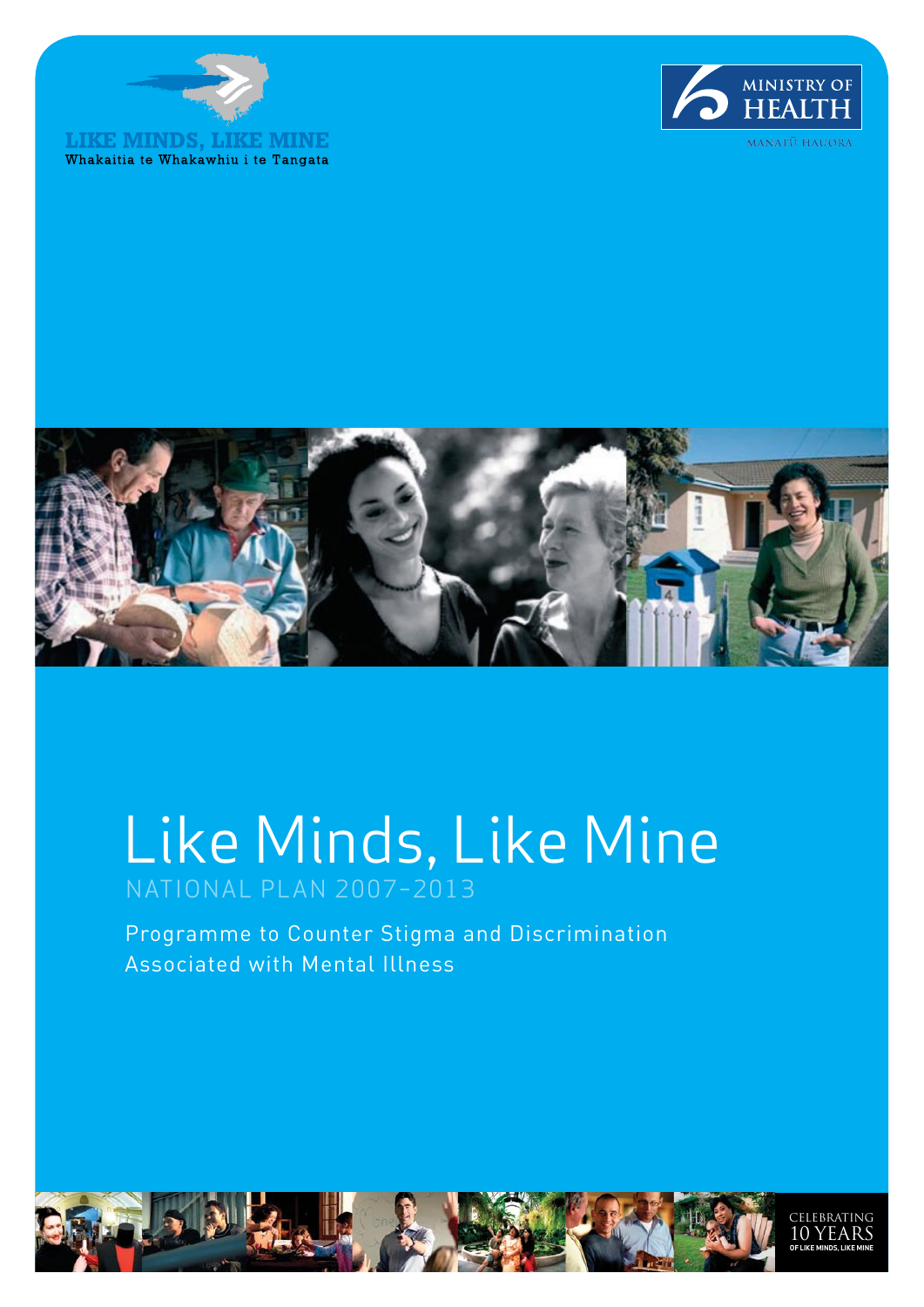## Like Minds, Like Mine

The slogan Like Minds, Like Mine is a play on the phrase "we are all of one mind". It indicates that mental illness can happen to you, me or anyone. The Māori slogan "Whakaitia te whakawhui i te tangata" can be translated as "reduce your potential to discriminate".

The mathematical symbols in the logo represent greater than and equal to, and are used to indicate "greater than discrimination, equal to others".



### A full list of Like Minds programme providers can be found on our website at: www.likeminds.org.nz

Citation: Ministry of Health. 2007. *Like Minds, Like Mine National Plan 2007-2013: Programme to Counter Stigma and Discrimination Associated with Mental Illness.* Wellington: Ministry of Health.

> Published in November 2007 by the Ministry of Health, PO Box 5013, Wellington , New Zealand. ISBN 978-0-478-31231-7 (Print) ISBN 978-0-478-31232-4 (Online) HP 4485

This document is available on the Ministry of Health's website at:

www.moh.govt.nz

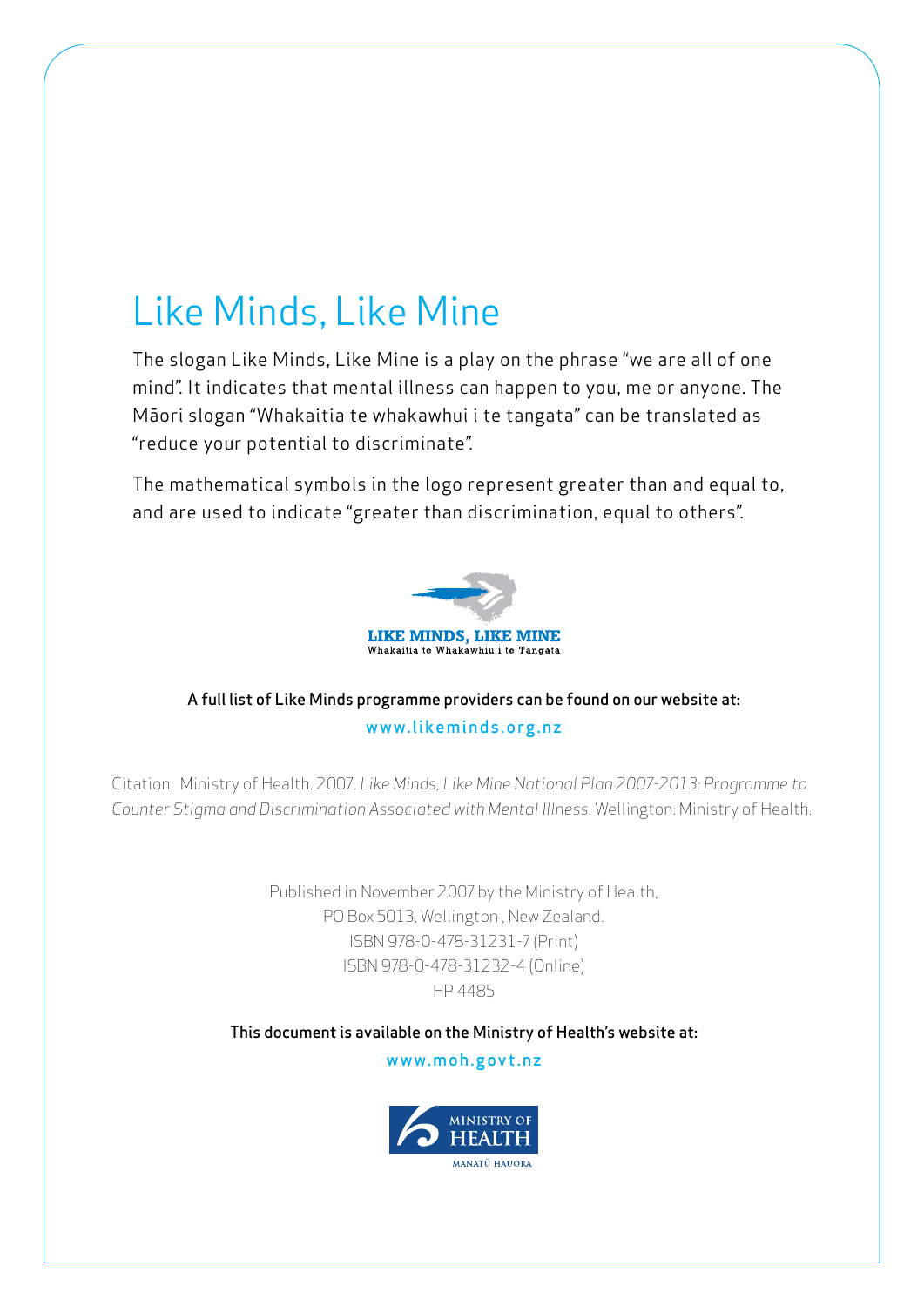## Like Minds, Like Mine NATIONAL PLAN 2007–2013

Programme to Counter Stigma and Discrimination Associated with Mental Illness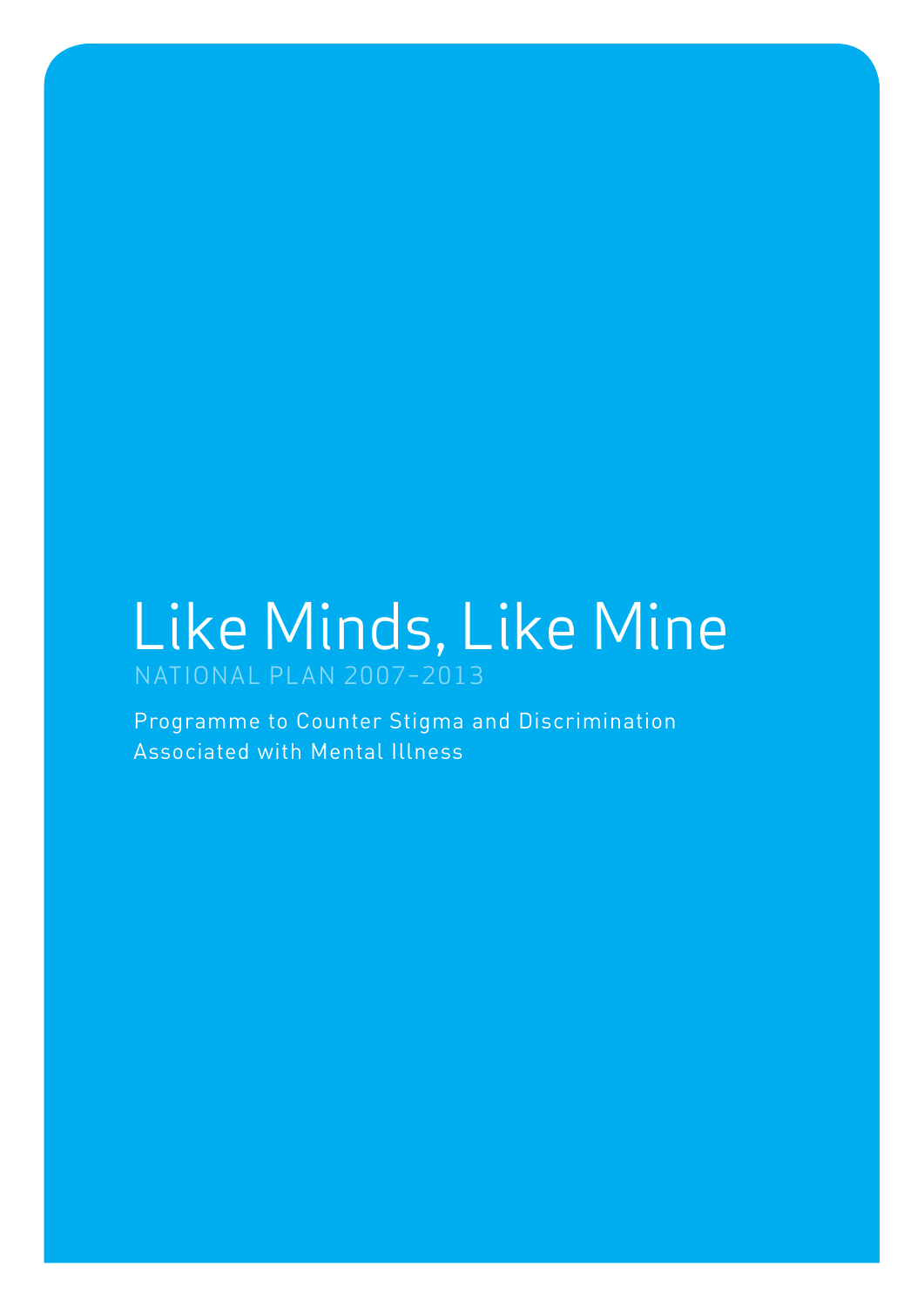## Foreword

E ngā iwi, e nga reo, e ngā mātā waka, tēnā koutou katoa e whaiwhakāro ana ki ngā tāngata whai ora ana mē ngā tohu kōrero nei .......... "Hikitia te aukati" "Whakaitia te whakawhiu i te tangata".

Ngā mihi whānui ki a koutou katoa, inā, tātou katoa, e hoe tahi ana ki te whakaiti i te whakawhiu i te tangata, otirā, ki te whakanui i te aroha o te tangata mai tētahi ki tētahi i raro i te ōhāki o ngā tūpuna tae noa ki ngā whakatipuranga mo ake tonu atu.

Kei i a tātau katoa te mahi ki te pupuri i te mauri o te māhere rautaki He Korowai Oranga mē te pūtake o tēnei kaupapa "Whānau Ora" hei poutokomanawa mo ngā wawata, ngā moemoea me ngā hiahia ki te whakatinana i tēnei kaupapa ātāhua. Ē ai ki te kōrero e whai ake nei:

*"Ka oho te wairua Ka matāra te tinana He aroha ki te aroha Ka kā te rama".*

Ko ngā mātāpono hei ārahi hāere i te kaupapa whakahirahira nei, ko te:

- $\blacksquare$  mahi tahi
- $\blacksquare$  whai wāhitanga
- $\blacksquare$  aroha ki te tangata.

Nō reira, kia kaha tātau katoa ki te whakaiti i te whakawhiu i te tangata me te hiki i te aukati. Kia matāra, kia māia, kia manawanui, huri noa i te motu, tēnā koutou tēnā koutou, tēnā tātou katoa.



#### Māori Caucus

Left to right standing: Manny Downs (New Zealand Nurses Organisation), Marius Joseph (Nga Tangata O Te Ao Marama), Henare Harrison (Te Awa O Te Ora).

**Seated:** Ellen Yukich (Ngati Kahu Social and Health Services), Lila Baker (Serious Fun N Mind).

Absent: Te Wera Kotua (Capital & Coast District Health Board).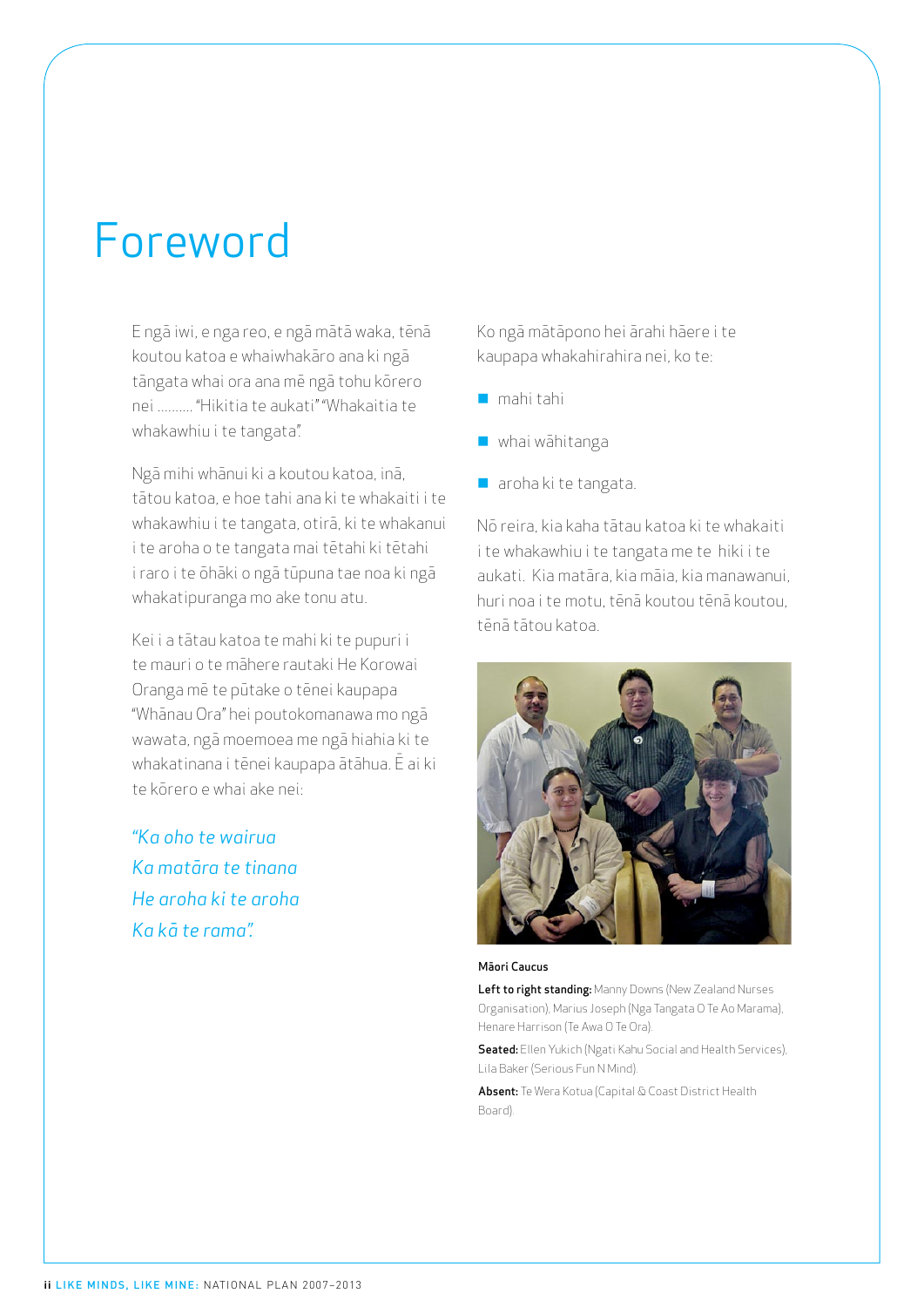Greetings and acknowledgements to all those who are dedicated to breaking down the barriers for whānau and families who have or are living with the effects of poor mental health. Reducing stigma and discrimination for people who have mental illness, is work that requires collaboration and commitment.

We can all play a role in helping tangata whaiora and their whānau achieve aspirations of maximum health and wellbeing. The Māori Health Strategy and its vision of "whānau wellbeing" focuses on supporting these aspirations. Let us strive to leave a legacy for future generations embodied in an environment that is free of stigma and discrimination, respects diversity and values all people.

In the following words of inspiration:

*"When the mind, body and spirit are in tune And love is unconditional Enlightenment is achieved".*

The following three principles that can help guide us through this important journey are:

- $\blacksquare$  collaboration
- $\blacksquare$  contribution
- $\blacksquare$  compassion.

Finally, the wisdom is in the words of those who have gone before us:

*"Kia ara ake te herenga tangata ki te whei ao ki te ao mārama"*

*"Success empowers positive change Stand tall, stand proud, stand united"*

### *"Tihei Mauri Ora!"*

LIKE MINDS, LIKE MINE MĀORI CAUCUS 2007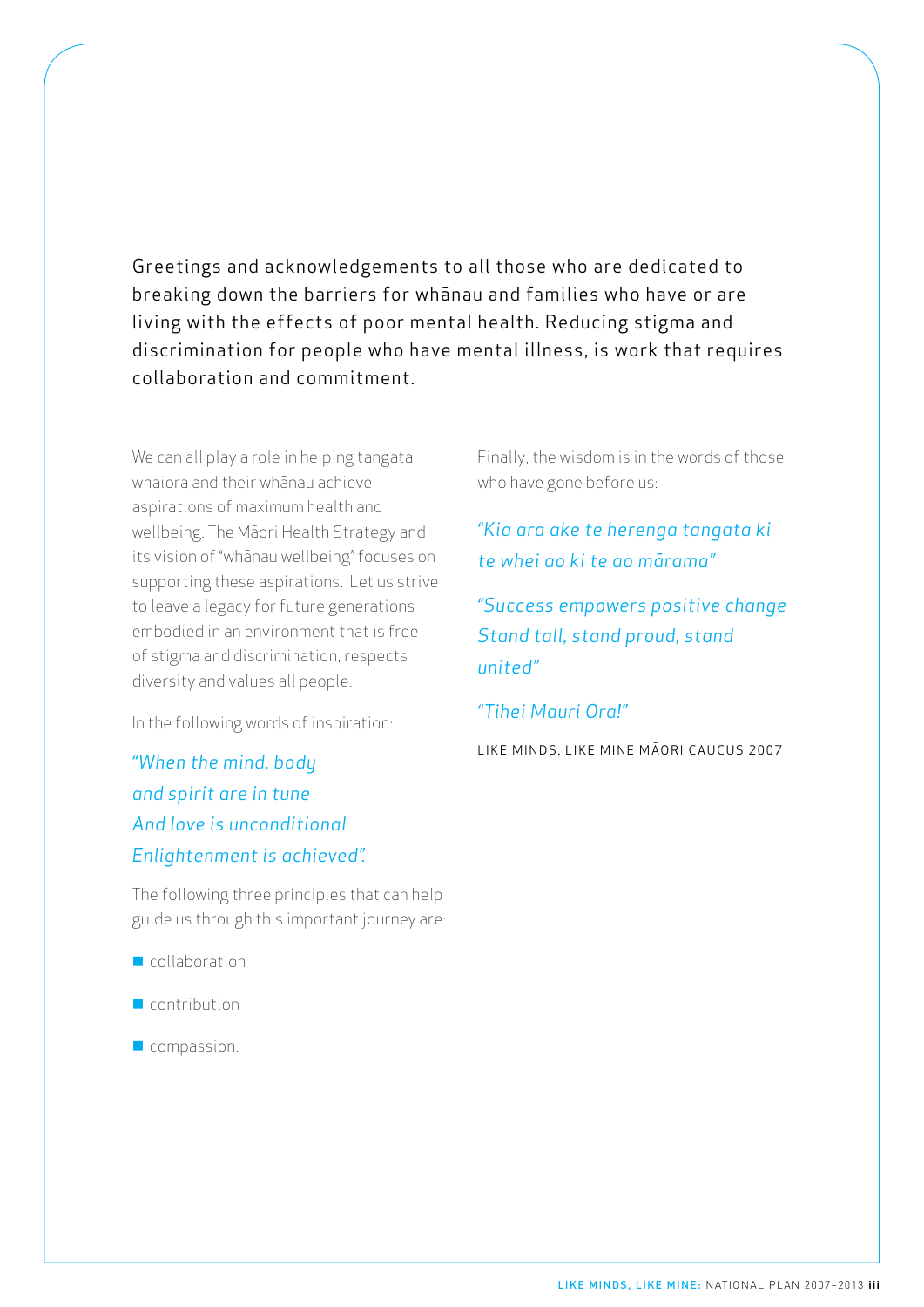# Acknowledgements

This plan was developed by Like Minds providers building on previous plans and reflections on the work they do. It is important to acknowledge everybody who made a contribution, no matter how small, but the following people deserve special mention:

- $\blacksquare$  the regional providers of the Like Minds, Like Mine programme who contributed to the consultations undertaken at the 2007 national hui and other meetings
- n National Plan Steering Group members Gareth Edwards, Susie Crooks, Grant Kelly and Ivan Yeo
- Like Minds Māori Caucus members Te Wera Kotua, Lila Baker, Marius Joseph, Ellen Yukich, Henare Harrison, Manny Down, and Charmaine Turei (also steering group)
- **E** Like Minds Pacific Advisory Group members Maria Glanville (also steering group), Sokopeti Sina, Mailigi Hetutu and Rufo Pupualii
- $\blacksquare$  staff of the Mental Health Foundation particularly Judi Clements, Shaughan Woodcock, Frances Anderson, Sandy Hall and Sam RB Hanna.
- **n** previous Like Minds programme leaders Gerard Vaughan, Warren Lindberg and Janet Peters
- staff at Case Consulting particularly Sarah Gordon, Dean Manley and Ruth Jackson
- **n** Shae Ronald (Human Rights Commission)
- **n** Ruth Harrison and Ray Watson (Mental Health Commission)
- **n** Allan Wyllie (Phoenix Research)
- **n** Brian Van den Hurk and Jane Wardlaw (DraftFCB)
- **n** Bryan Wilshire and Anil Thapliyal (Lifeline).

Also thanks must go to Bruce Macdonald for bringing together the final document in consultation with key stakeholders.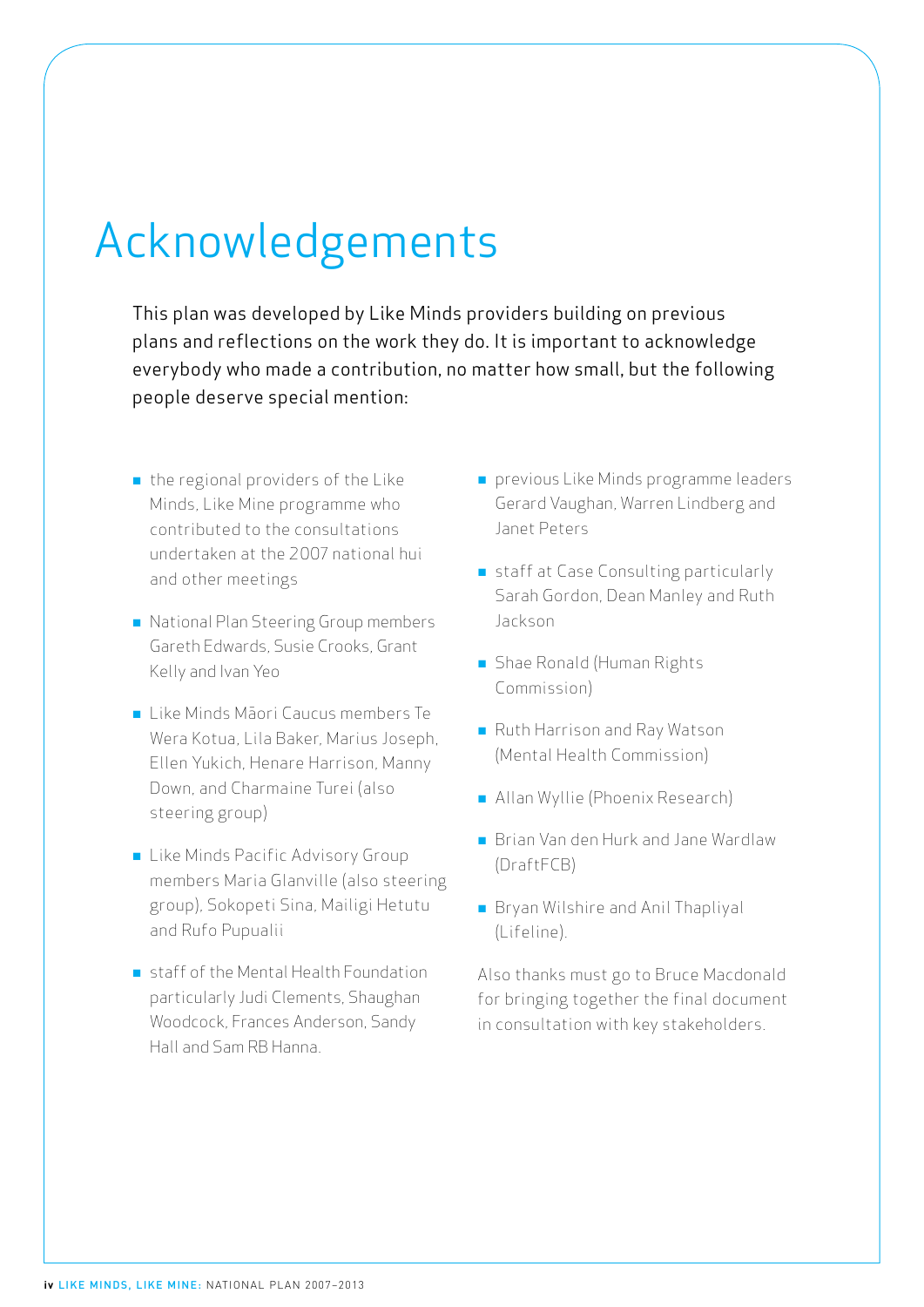# Preface



Like Minds, Like Mine is 10 years old. Looking back we have seen considerable success in reducing stigma and discrimination associated with mental illness.

Research shows that public attitudes are continuing to change for the better, media coverage is improving, and people with experience of mental illness say many aspects of public attitudes have improved. In some parts of New Zealand, we have also seen clear development of policies in organisations which have ensured a change in behaviour as a result.

Like Minds has also led a successful television campaign which has encouraged New Zealand to talk about mental illness, to understand and value people who experience mental illness and moved us all forward as a society.

However, Like Minds is much more than a television campaign. Our success is due to the combined efforts of many people who have engaged with their communities in work characterised by passion, creativity, innovation, collaboration and an understanding of the long-term approach that is required to produce social change.

As Like Minds has evolved, the focus has moved from strategies to raise awareness and promote attitude change to strategies aimed at bringing about changes in behaviours, practices and policies. This has meant it has been increasingly important

to engage partners and allies who share the goals of addressing the stigma and discrimination associated with mental illness. We would not have achieved so much without these combined efforts.

Despite our success we know that people with experience of mental illness still have to overcome barriers of stigma and discrimination in their everyday lives, and this remains as unacceptable now as it did 10 years ago.

This plan takes Like Minds into its second decade and looks forward to establish desired outcomes and outline how they might be achieved. It details how behaviour change can be achieved and continues to emphasise the importance of leadership from people with experience of mental illness to bring about the desired change.

This is an exciting plan which attempts to remove the barrier of discrimination in recovery from mental illness. It acknowledges that after ten years there is still a lot of hard work to be done, but a New Zealand which values and includes all people with experience of mental illness is something we can make happen.

Hon Pete Hodgson, Minister of Health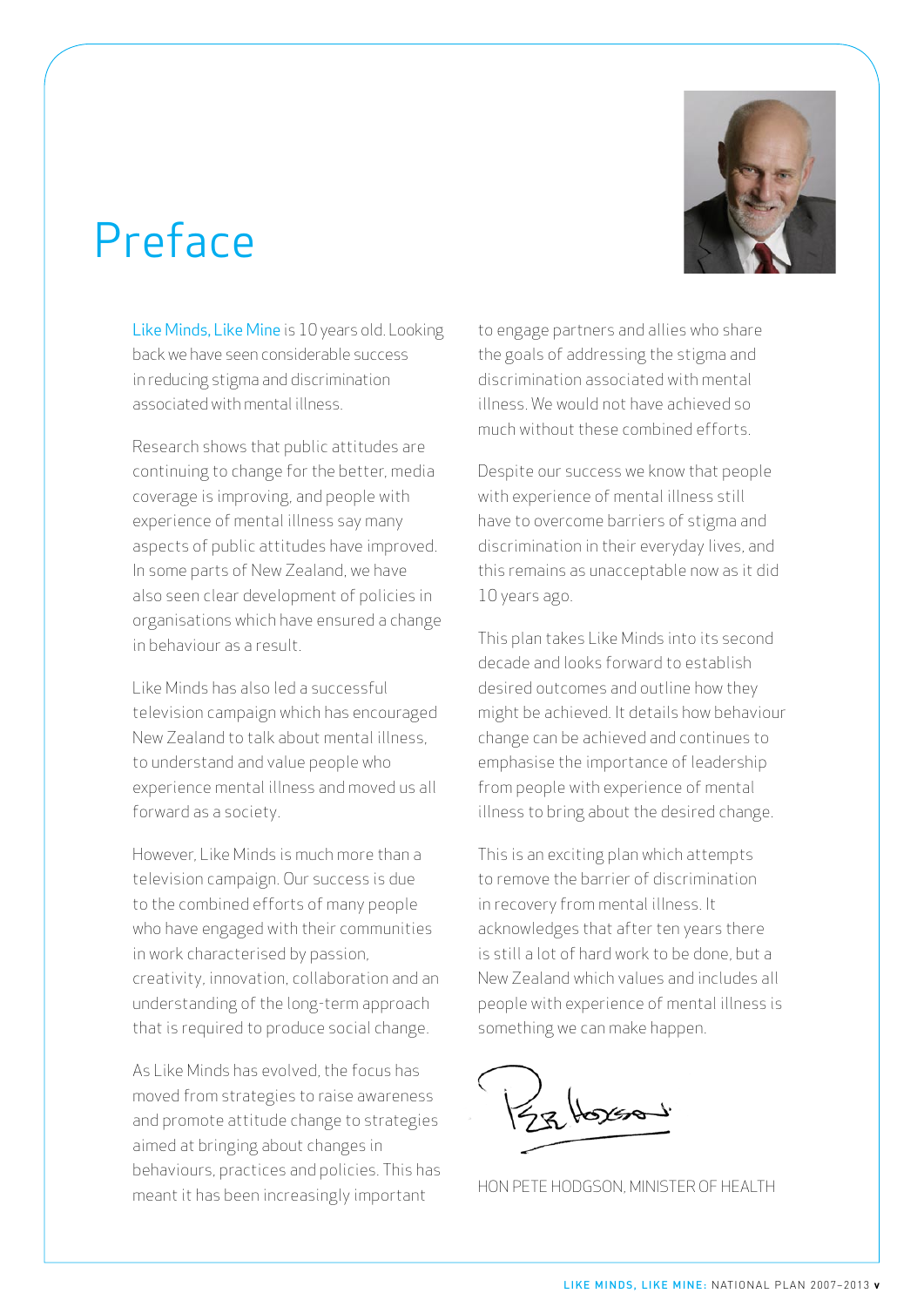## Like Minds, Like Mine National Plan Framework 2007–2013

### LIKE MINDS, LIKE MINE

A nation that values and includes people with experience of mental illness

### SOCIETAL OUTCOME

All organisations have policies and practices to ensure people with experience of mental illness are not discriminated against

People with experience of mental illness have the same opportunities as everyone else to participate in society and in the everyday life of their communities and whānau

### ORGANISATIONAL OUTCOME

INDIVIDUAL OUTCOME

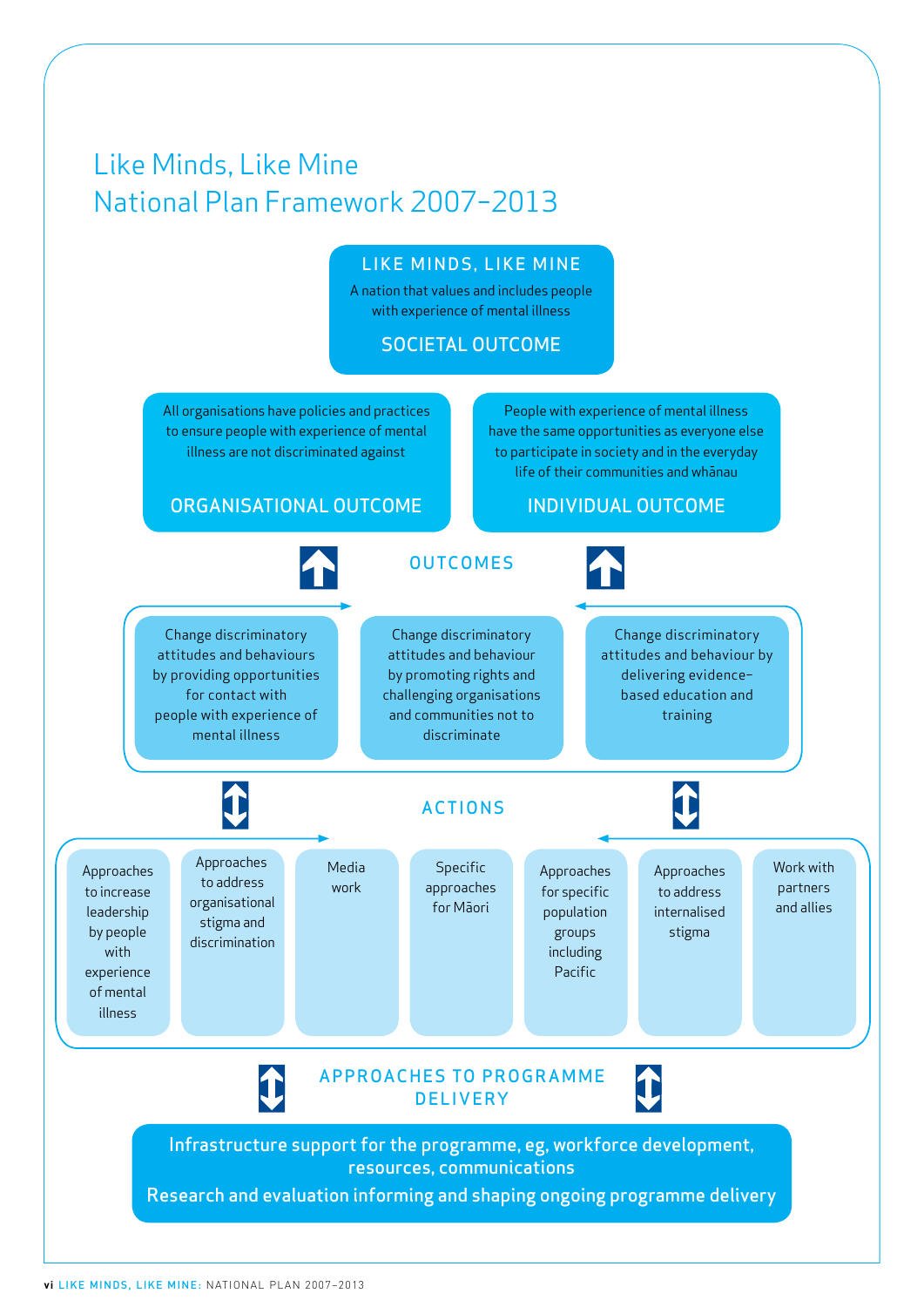# Contents

| Summary diagram of the Like Minds National Plan 2007-2013 vi       |  |
|--------------------------------------------------------------------|--|
|                                                                    |  |
|                                                                    |  |
|                                                                    |  |
|                                                                    |  |
|                                                                    |  |
|                                                                    |  |
|                                                                    |  |
|                                                                    |  |
|                                                                    |  |
| 2. Outcomes, Actions and Approaches to Programme Delivery  5       |  |
|                                                                    |  |
|                                                                    |  |
|                                                                    |  |
| 3. Outcome and Performance Indicators for Actions and Approaches 7 |  |
|                                                                    |  |
|                                                                    |  |
|                                                                    |  |
|                                                                    |  |
|                                                                    |  |
|                                                                    |  |
|                                                                    |  |
|                                                                    |  |
|                                                                    |  |
|                                                                    |  |
|                                                                    |  |
|                                                                    |  |
|                                                                    |  |
|                                                                    |  |
|                                                                    |  |
| Appendix 1: Summary of Like Minds Progress to 200619               |  |
|                                                                    |  |
|                                                                    |  |
|                                                                    |  |
|                                                                    |  |
|                                                                    |  |
|                                                                    |  |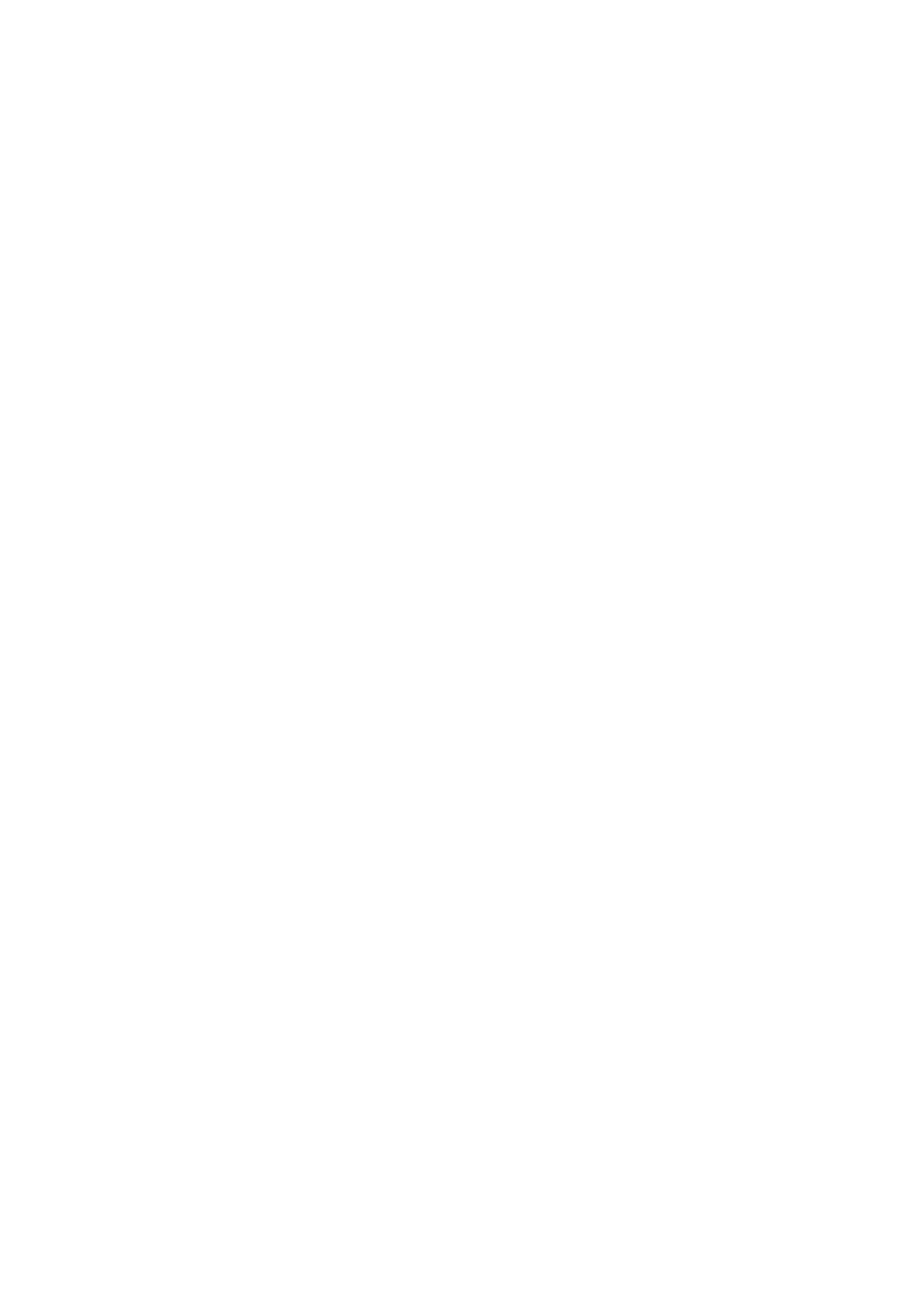## 1. Introduction

### **BACKGROUND**

We support a public awareness campaign - it is a must. It is fundamentally wrong that a vulnerable group in our society should be continually subjected to the comments and actions of those who possess an outcast mentality … We are optimistic enough to believe that a well-informed New Zealand public will then realise that [people with mental illness] are people whom we should nurture and value.<sup>1</sup>

A project to counter the stigma and discrimination associated with mental illness was established in response to the 1996 Mason Report. It began in 1997 as one of the first comprehensive campaigns internationally to address discrimination associated with mental illness, combining community action at a local level with nationwide strategies and media work to bring about social change.

Since the initial five-year period the Government has maintained the Like Minds, Like Mine (hereafter referred to as Like Minds) project as an ongoing programme through the Ministry of Health. Throughout the life of the programme, surveys and other evaluations have identified key areas of

success, particularly in relation to increased acceptance and openness about mental illness in the community, and increased leadership of the programme by people with experience of mental illness.

A summary of Like Minds' achievements is attached as Appendix 1. Ongoing research has also established there is more work to be done if changes in attitude are to be backed up by changes to behaviour, policies and practice.

*"There is much for those involved with Like Minds to be proud of, and while there is a great deal of work still to be done, it is important to celebrate the successes to date, and reflect on what has been learned in order to*  plan for the future." (BALL 2007)

<sup>1</sup> The Report of an Inquiry Under section 47 of the Health and Disability Services Act 1993 in Respect of Certain Mental Health Services (the Mason Report), 1996.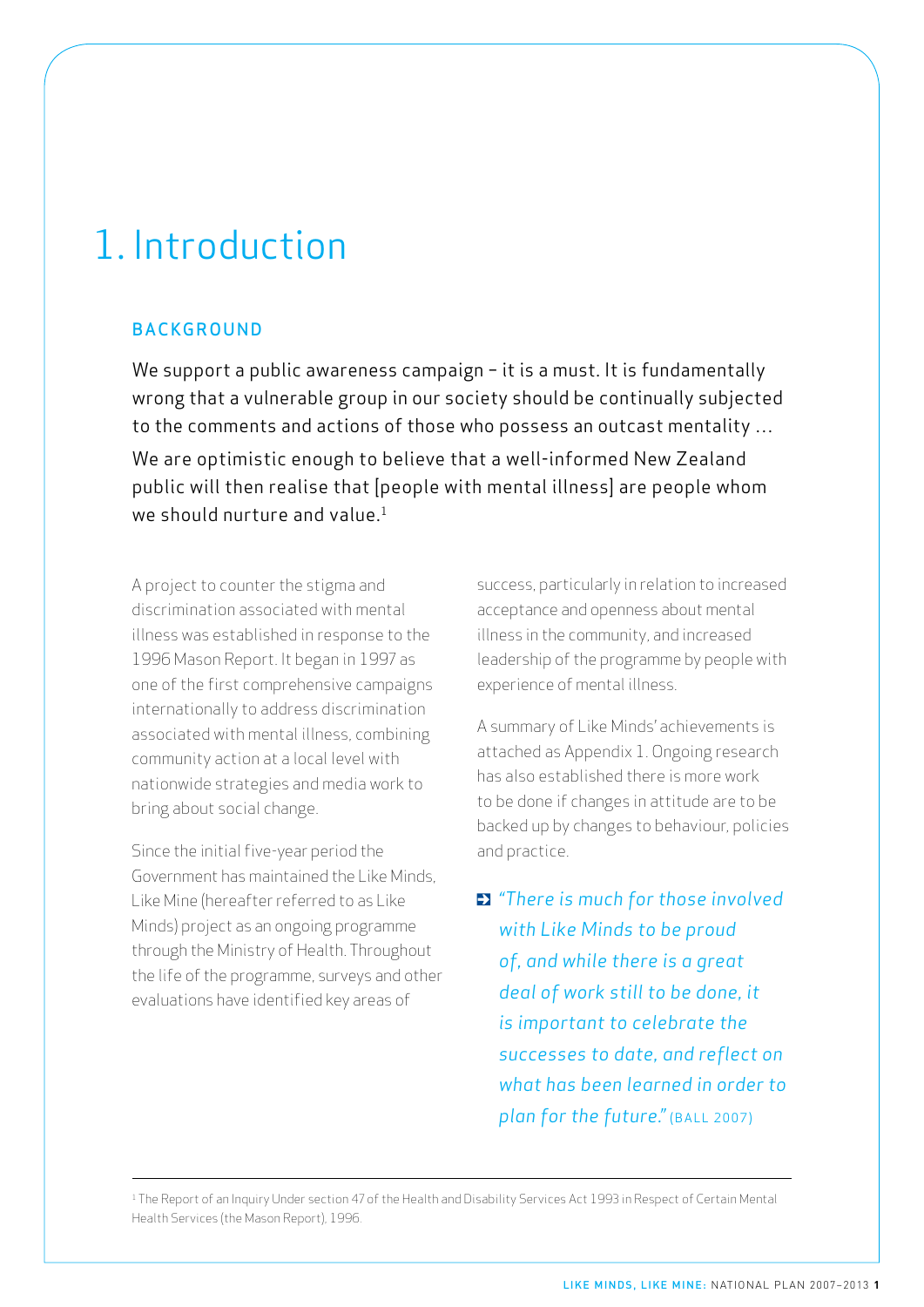### CONTEXT

This document updates the National Plan 2003–2005 (Ministry of Health 2003) for Like Minds and outlines the direction of the programme for the next six years through to June 2013. The plan builds on the success of the programme so far and incorporates the results of continuing research and evaluation. Since the last National Plan was published there have been a number of publications and theoretical influences which help to provide some context for this revised plan. These are summarised below.

### Te Tāhuhu − Improving Mental Health 2005–2015

*Te Tāhuhu − Improving Mental Health 2005–2015: The Second New Zealand Mental Health and Addiction Plan*  (Minister of Health 2005) sets out the Government's overall outcomes for mental health and addiction. The Like Minds National Plan now also adopts an outcomes-based planning framework and includes the *Te Tāhuhu* general outcome statement: people with experience of mental illness and addiction should have 'the same opportunities as everyone else to fully participate in society and in the everyday life of their communities and whānau'.

### Multi-Agency Plan

Reducing discrimination associated with mental illness requires collaborative planning and the combined effort of many people and organisations. In 2005 four government agencies published *Reducing Discrimination against People with Mental Illness: Te Kekenga: Whakamana i te Tangata Whaiora Multi-Agency Plan 2005−2007* (Mental Health Commission 2005). The foundation signatories − the Mental Health Commission, Ministry of Health, Office for Disability Issues and Human Rights Commission − recognised the need for improved planning and co-operation to reduce discrimination associated with mental illness. The Multi-Agency Plan identifies and draws together activities planned by the agencies to reduce discrimination.

Since 2005 other agencies have become partners in collaborative multi-agency planning to reduce discrimination, and over time it is anticipated this number will grow. Building these partnerships with supporters and allies remains a key component of this plan.

### The Power of Contact

*The Power of Contact* (Case Consulting 2005) looked at the effectiveness of various strategies for countering stigma and discrimination associated with mental illness, and identified the three most effective: contact, protest and education. The actions outlined for Like Minds in this plan are aligned to these three strategies.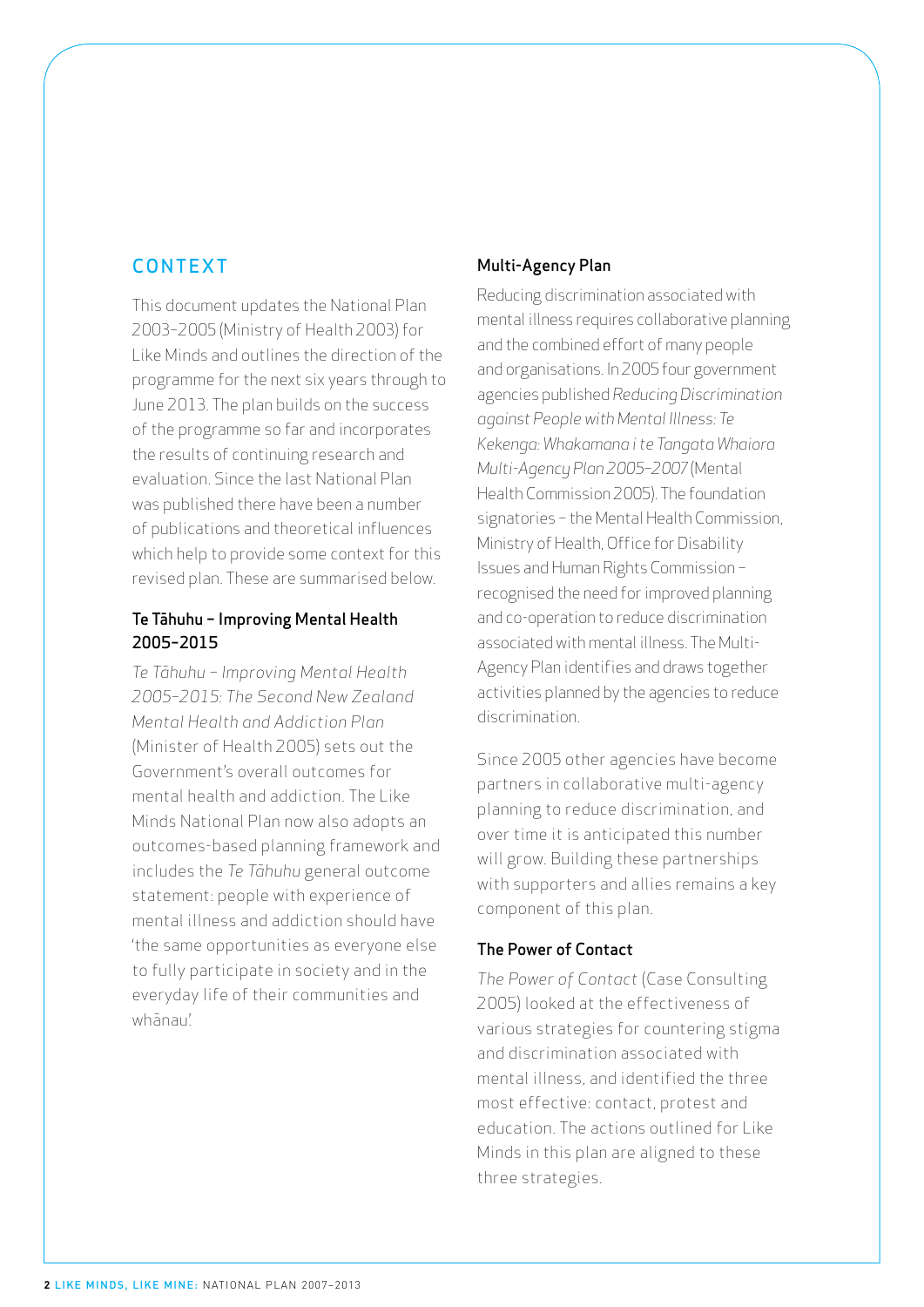The report identified that personal contact with people with experience of mental illness was the most effective strategy to counter stigma and discrimination, provided the following conditions are met: the person with experience of mental illness has equal status, there is an opportunity for people to interact and get to know each other, information or evidence that challenges stereotypes is provided, and there is active co-operation and pursuit of a mutual goal.

### Respect Costs Nothing

Undertaken as part of Like Minds, *Respect Costs Nothing* (Mental Health Foundation 2004) surveyed discrimination in a large group of people with experience of mental illness. The research found that discrimination was experienced by most of the participants in a number of key areas in their lives, including in mental health services and by friends and families. Many respondents experienced multiple areas of discrimination which prevented them having full access to education, employment and housing, and which contributed to a lowering of income and decreased participation in society. Māori and Pacific peoples and other marginalised groups also experienced multiple forms of discrimination.

*Respect Costs Nothing* has helped inform the development of this plan. A list of further reading relating to stigma and discrimination associated with mental illness is attached as Appendix 3.

#### Theoretical influences

There are a number of theoretical influences on the Like Minds programme. These are summarised below. Informed by these influences, the actions and approaches identified in the plan will be directed at barriers that currently prevent people with experience of mental illness from fully participating in society.

The programme's actions continue to reflect a human rights perspective and the allied social model of disability to achieve the identified outcomes. A human rights approach asserts the dignity and value of all people and the right to be free from discrimination. The social model of disability, as used in the *New Zealand Disability Strategy* (Minister for Disability Issues 2001), describes disability as a process that happens when one group of people create barriers by designing a world only for their way of living. Disabling attitudes and behaviours create barriers to participation in society, and these barriers are the cause of disability.

A key implication of the social model of disability is that those who are most excluded must participate in the design and implementation of solutions. Like Minds intends to further strengthen the role that people with experience of mental illness play in the leadership, management and operation of the programme.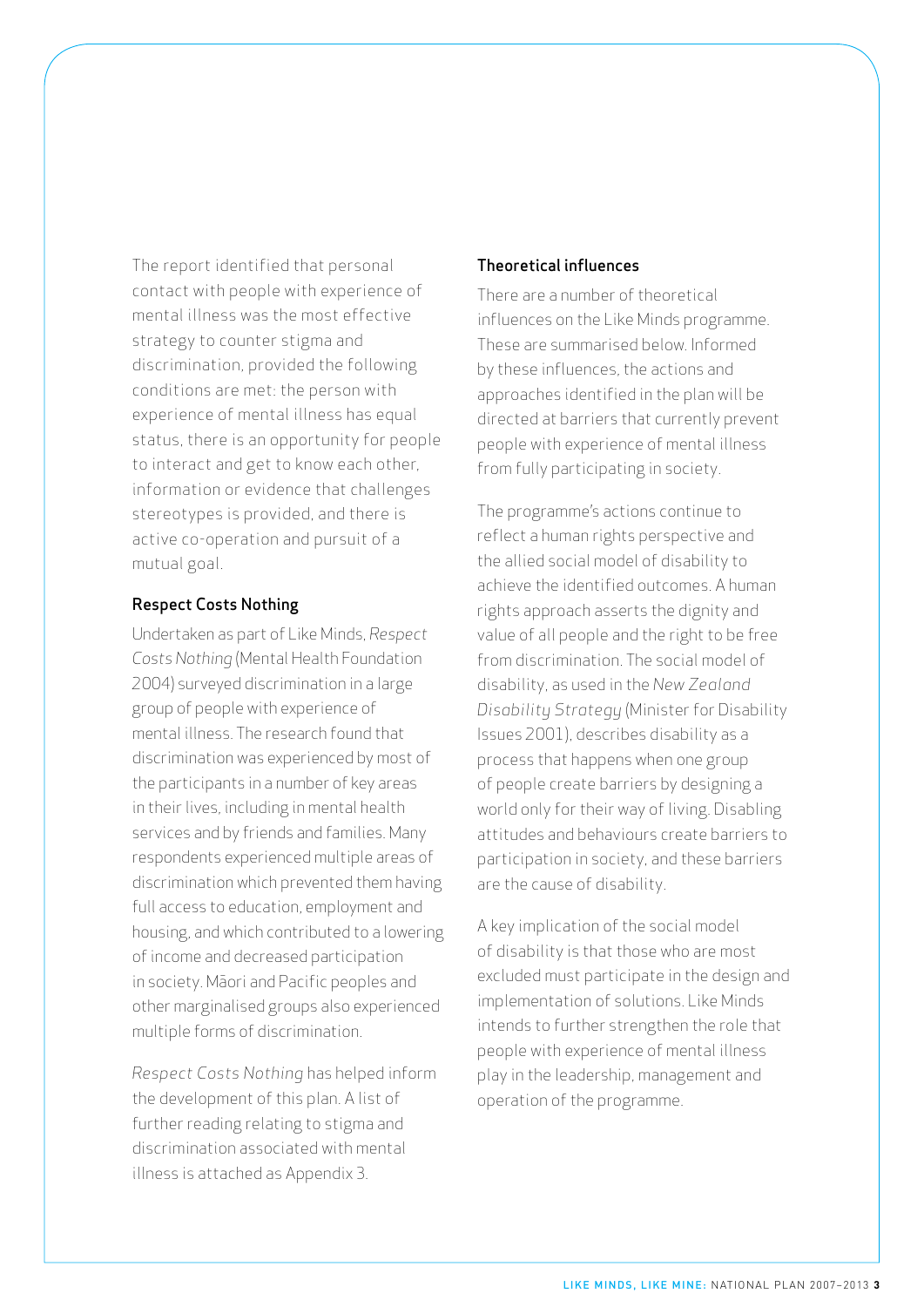A further influence is the emerging social model of madness and distress, which comes from the social model of disability. This model sees madness and distress as socially constructed labels applied to behaviours and experiences outside what most people perceive as normal.

Many people with experience of mental illness develop self-belief in negative stereotypes. This internalised stigma is yet another barrier to full participation in society. Undertaking further research on this issue and addressing internalised stigma is for the first time an explicit approach for Like Minds providers.

#### Outcomes-based planning

Outcomes-based planning allows a few vital outcomes to be established for a programme and promotes clear links, supported by evidence, between a programme's actions and outcomes. This National Plan identifies outcomes for the Like Minds programme at societal, organisational and individual levels. To achieve these outcomes, actions to change discriminatory attitudes and behaviour are identified. The plan puts increasing emphasis on changing discriminatory behaviour and practices as the programme continues to move beyond awareness raising.

*"I am reminded, as I write this, of the challenges of climbing a mountain. Halfway up, one can look behind and marvel at how far we have come. However, looking forward, we realise how far we have to go. I think it is important to do both, as hope is such a key element to recovery. The recovery we speak of in this context is not our own individual recovery but rather the recovery of our people – tangata motuhake – to their rightful role and position in our communities."* (HANSEN C, QUOTED IN BALL 2007)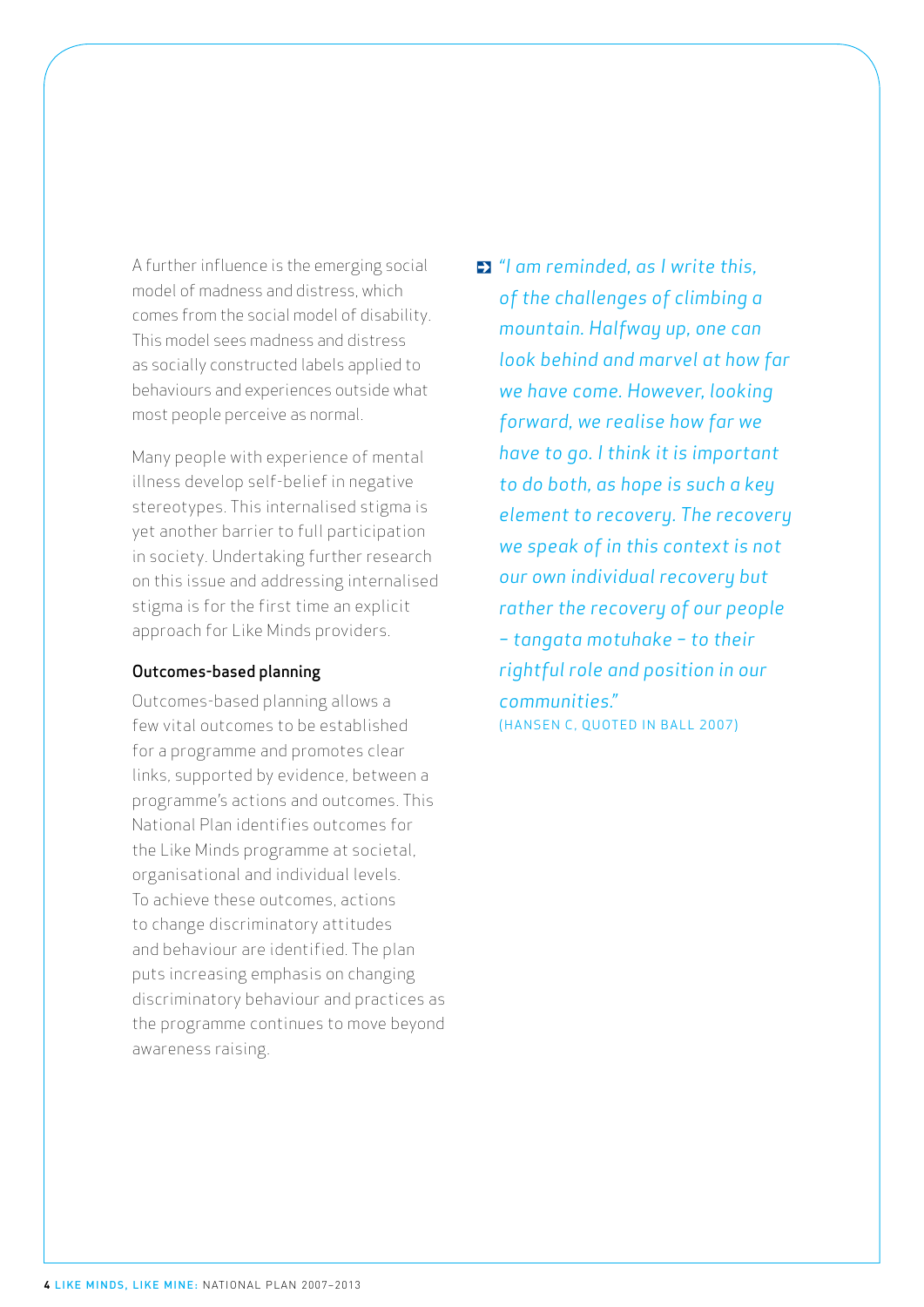## 2. Outcomes, Actions and Approaches to Programme Delivery

### **OUTCOMES**

The Like Minds programme will deliver outcomes at societal, organisational and individual levels (see Figure 1).

### Figure 1: Like Minds outcomes and levels

|                       | <b>OUTCOME</b>                                                                                                                                                                  |
|-----------------------|---------------------------------------------------------------------------------------------------------------------------------------------------------------------------------|
| <b>SOCIETAL</b>       | A nation that values and includes all people with experience of mental illness.                                                                                                 |
| <b>ORGANISATIONAL</b> | All organisations have policies and practices to ensure people with experience<br>of mental illness are not discriminated against.                                              |
| <b>INDIVIDUAL</b>     | People with experience of mental illness have the same opportunities as<br>everyone else to participate in society and in the everyday life of their<br>communities and whanau. |

### Actions

The outcomes will be achieved by changing discriminatory attitudes and behaviour. There is evidence that the most effective strategies to counter stigma and discrimination associated with mental illness are:

- $\blacksquare$  contact or direct interactions with people with experience of mental illness
- n challenging people and organisations to ensure people with experience of mental illness have the same rights as everyone else

■ delivery of education and training to change discriminatory attitudes and behaviour.

The three actions in the plan are based around these strategies. None of these actions are designed to stand on their own, and most approaches to programme delivery will incorporate aspects of more than one action.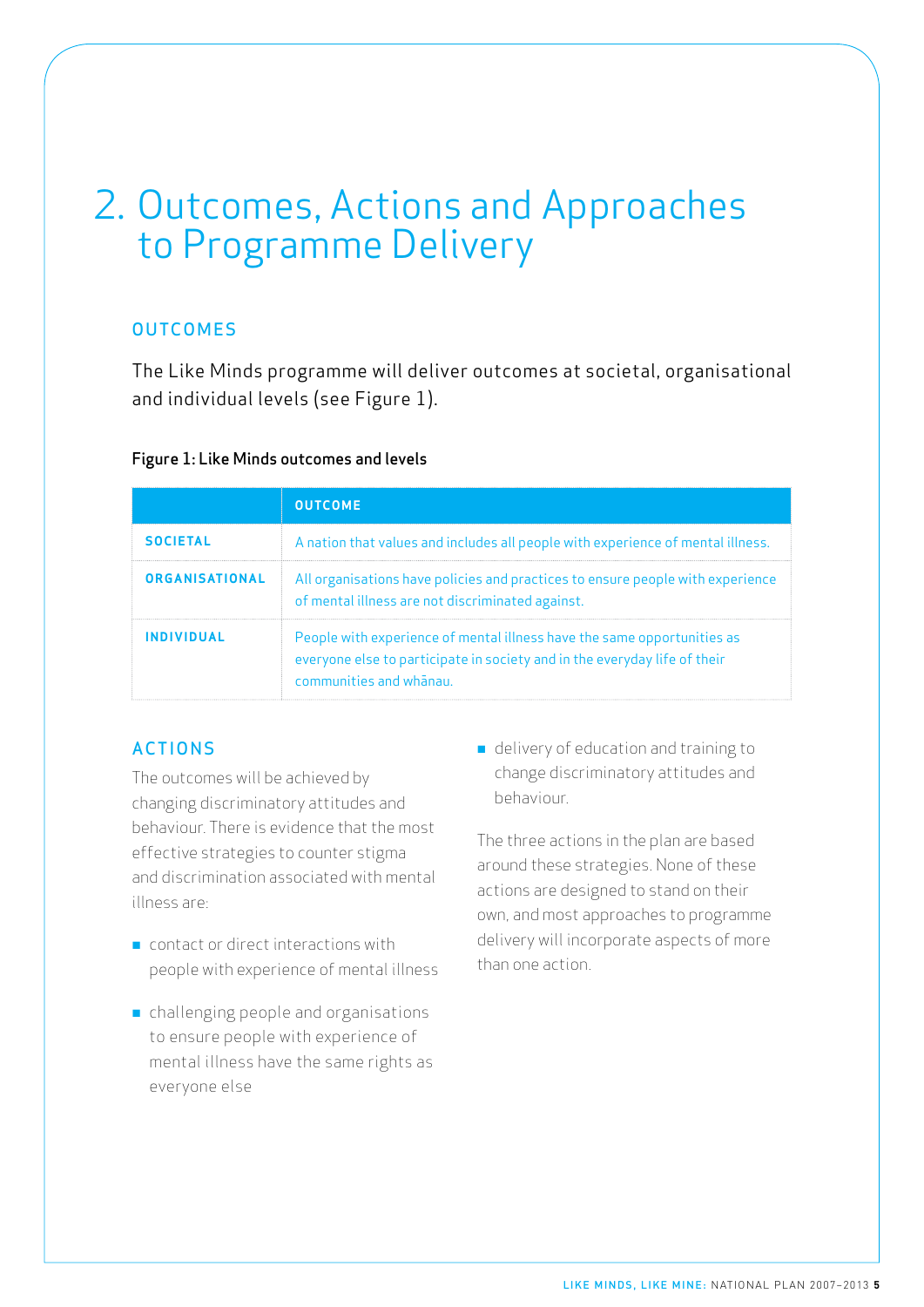Like Minds providers will incorporate the following actions to promote this change.

- **1** Change discriminatory attitudes and behaviour by providing opportunities for contact with people with experience of mental illness.
- **2** Change discriminatory attitudes and behaviour by promoting rights and challenging organisations, communities and individuals not to discriminate.
- **3** Change discriminatory attitudes and behaviour by delivering evidence-based education and training.

### Approaches to PROGRAMME DELIVERY

A range of approaches and methods will be used for programme delivery.

- **1** Increase the leadership of individuals and groups with experience of mental illness to deliver the programme's outcomes.
- **2** Assist organisations to adopt policies and practices that prevent discrimination against people with experience of mental illness.
- **3** Use all forms of media to change discriminatory attitudes and behaviour towards people with experience of mental illness.
- **4** Strengthen specific approaches for Māori to address the needs of Māori with experience of mental illness.
- **5** Strengthen approaches to address the needs of specific population groups with experience of mental illness, including Pacific peoples.
- **6** Develop approaches to address the internalisation of stigma and discrimination associated with mental illness.
- **7** Extend relationships and activities with supporters and allies to deliver the programme's outcomes.

Two-year work plans, outlining detailed activities and milestones necessary to implement this framework and to achieve the outcomes, will be developed for use in conjunction with this plan.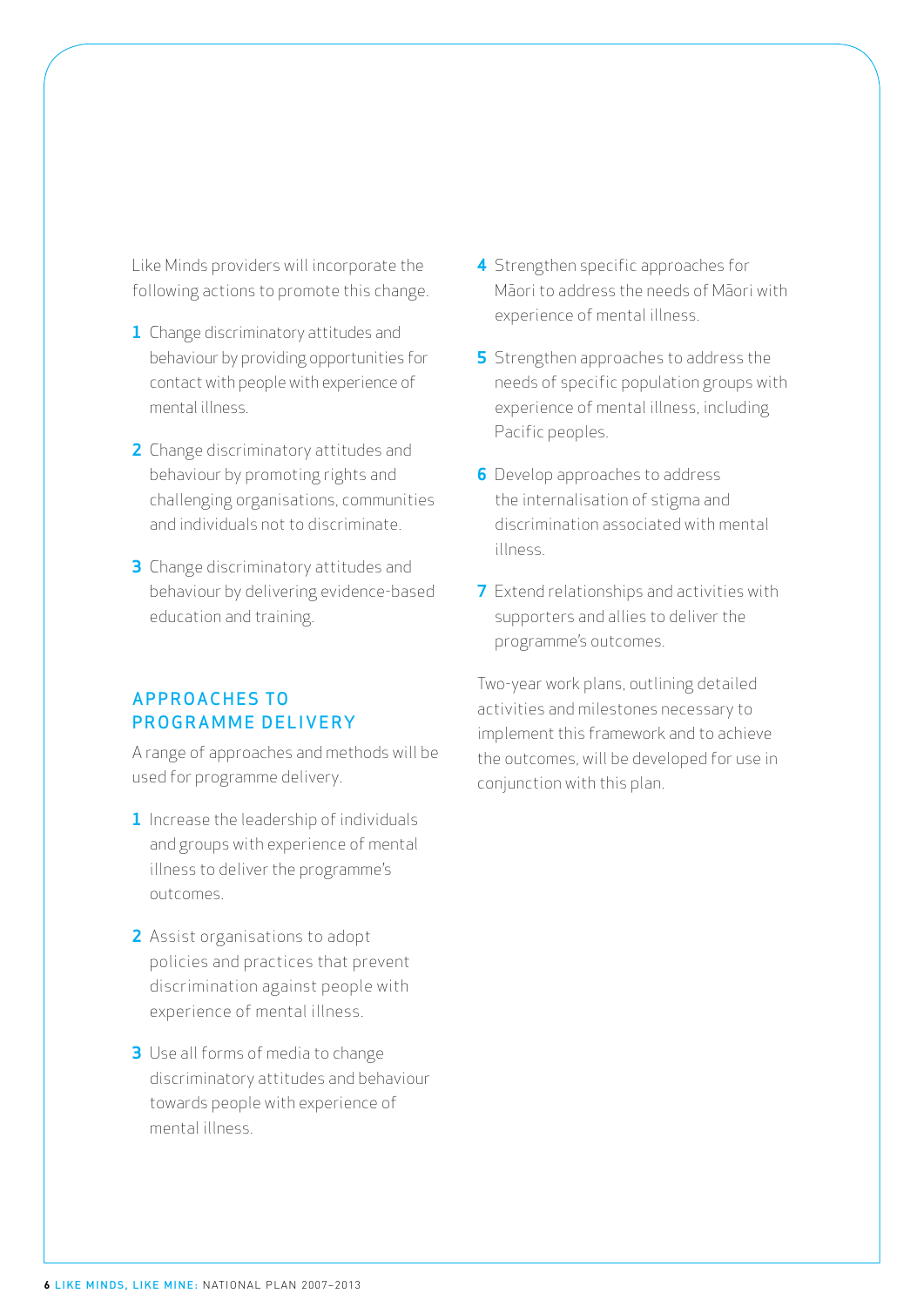## 3. Outcomes and Performance Indicators for Actions and Approaches

### **ACTIONS**

### Action one

■ Kotahi te kohao o te ngira e kuhuna ai te miro pango, te miro mā, te miro whero. I muri, kia mau ki te aroha, ki te ture me te whakapono.<sup>2</sup>

Change discriminatory attitudes and behaviour by providing opportunities for contact with people with experience of mental illness.

Although contact or direct interaction with people with experience of mental illness is an effective strategy to counter stigma and discrimination associated with mental illness, not all contact is of the type that can achieve change. To be effective, contact needs to involve the following conditions:

- $\blacksquare$  participants have equal status
- $\blacksquare$  there is an opportunity to get to know each other
- $\blacksquare$  information is available to challenge negative stereotypes
- $\blacksquare$  there is active co-operation between participants
- n participants share a mutual goal.

Like Minds providers will facilitate opportunities for contact under these conditions. To maximise the impact, priority will be given to opportunities for contact with community leaders, key decisionmakers and opinion leaders.

### **OUTCOME AND** PERFORMANCE INDICATORS

- Like Minds Like Mine providers are resourced and supported to deliver community education which includes facilitated contact between people with experience of mental illness and others.
- **n** Discriminatory attitudes and behaviour towards people with experience of mental illness are reduced.
- n Supportive relationships enable Māori tangata whaiora to participate in the programme effectively.

<sup>2</sup> Please note that this and subsequent whakatauki are not literal translations of the actions or approaches. English translations of the whakatauki used in this plan can be found on the Like Minds website (www.likeminds.org.nz).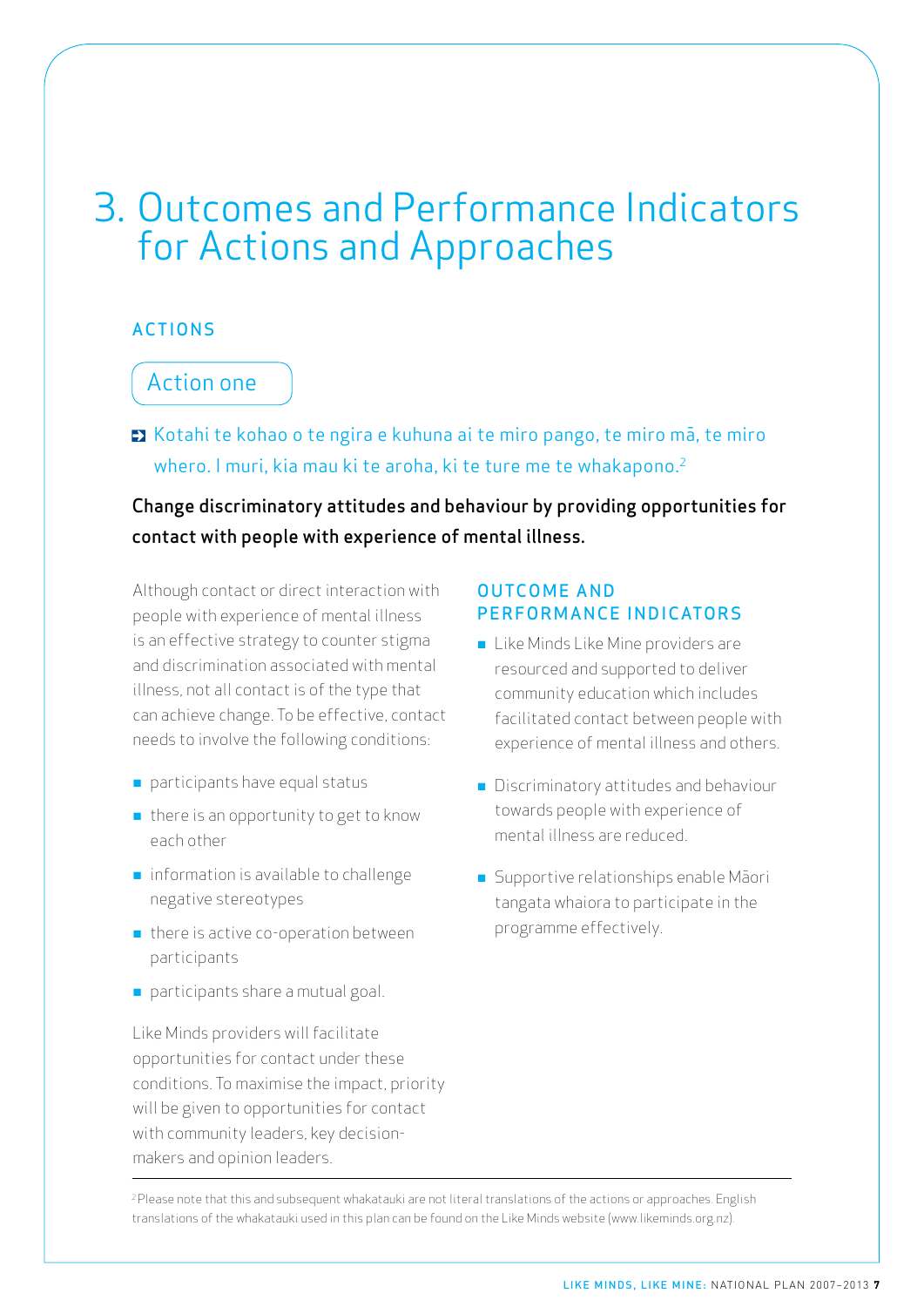### Action two

### $\blacksquare$  He manga wai koia kia kore e whitikia.

Change discriminatory attitudes and behaviour by promoting rights and challenging organisations, communities and individuals not to discriminate.

The first decade of the Like Minds programme has seen significant and quantifiable changes in attitudes associated with mental illness among most sectors of the population. Over the next six years the programme will be looking to achieve similar significant and quantifiable changes in relation to discriminatory behaviour. The mass media advertising campaign remains an integral component in creating a climate of opinion to support change in discriminatory attitudes and behaviour. Like Minds will also continue to adopt a human rights approach to ensure people with experience of mental illness have the same opportunities as everyone else to participate in the everyday life of their communities, friends and whānau.

- $\blacksquare$  People with experience of mental illness have equal access to housing, education, employment, recreation, and all health and social services.
- People experience no discrimination when accessing mental health treatment and support services.
- Barriers related to stigma and discrimination are removed to allow people to better access support and information for their whānau.
- $\blacksquare$  There is a reduction of organisational discrimination against people with experience of mental illness.
- $\blacksquare$  The ongoing mass media advertising campaign creates a climate of opinion to support changes in discriminatory attitudes and behaviour.
- **n** Surveys of people with experience of mental illness report a reduced experience of discrimination from organisations and the wider community.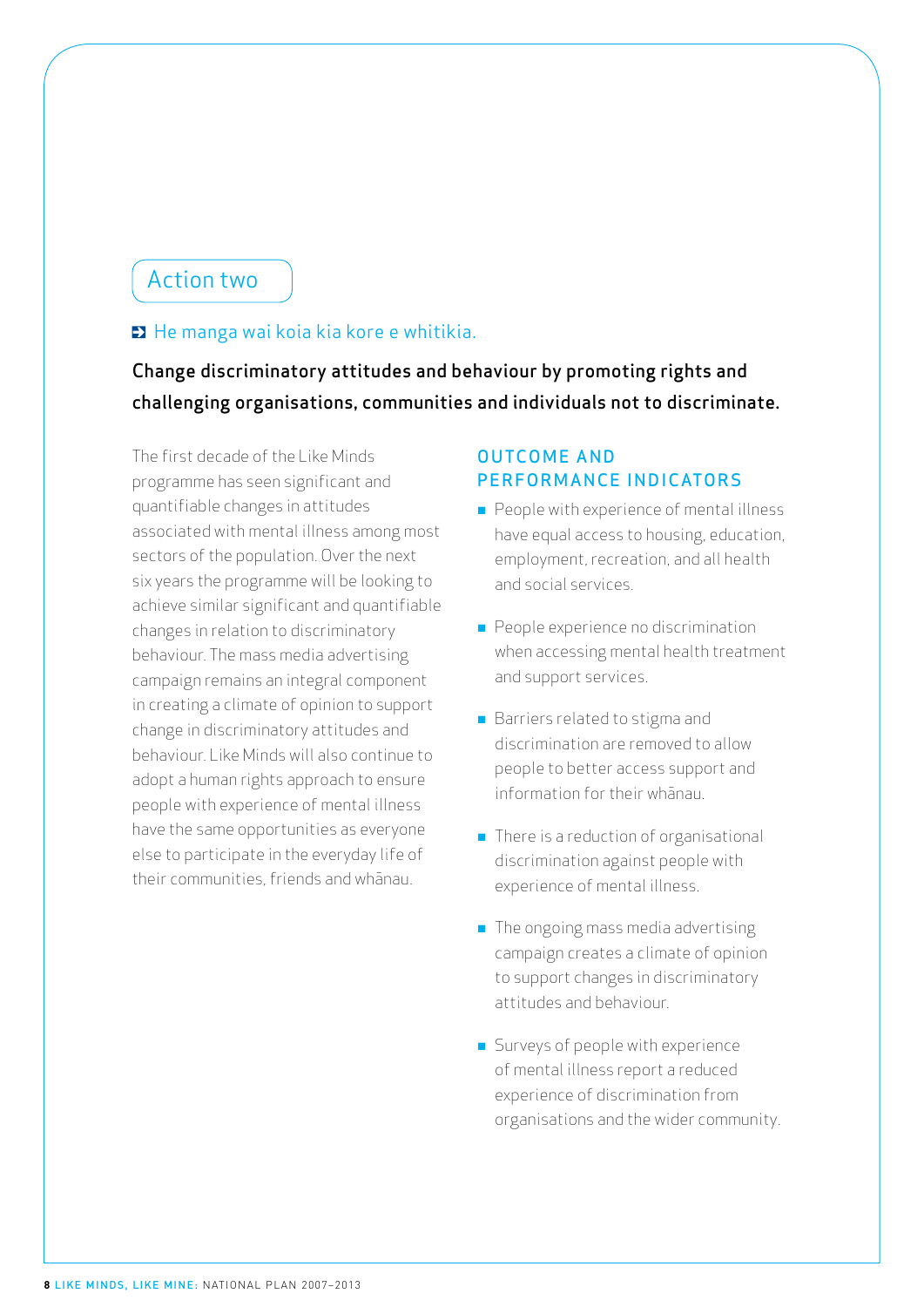## Action three

### Ruia, taitea, kia tū ko taikata anake.

### Change discriminatory attitudes and behaviour by delivering evidencebased education and training.

Ensuring people are provided with information and education to replace commonly held myths and stereotypes will remain a key action area for the programme. The aim of education and training programmes is to provide a structured and non-judgemental opportunity for people to explore their own attitudes and behaviours. The outcomes of targeted education and training programmes are that participants develop respectful communication, socially inclusive and non-discriminatory attitudes, behaviours and practices in their work and everyday life. This kind of education and training is best led and delivered by people with experience of mental illness.

- People challenge incidents of stigma and discrimination where they occur.
- Regional providers are supported to deliver the programme through the availability of effective education resources.
- $\blacksquare$  Programme delivery incorporates the results of research and evaluation.
- Like Minds providers work with mental health services to develop effective strategies to challenge stigma and discrimination within their service.
- $\blacksquare$  Like Minds providers work with other health services to develop effective strategies to challenge stigma and discrimination within their service.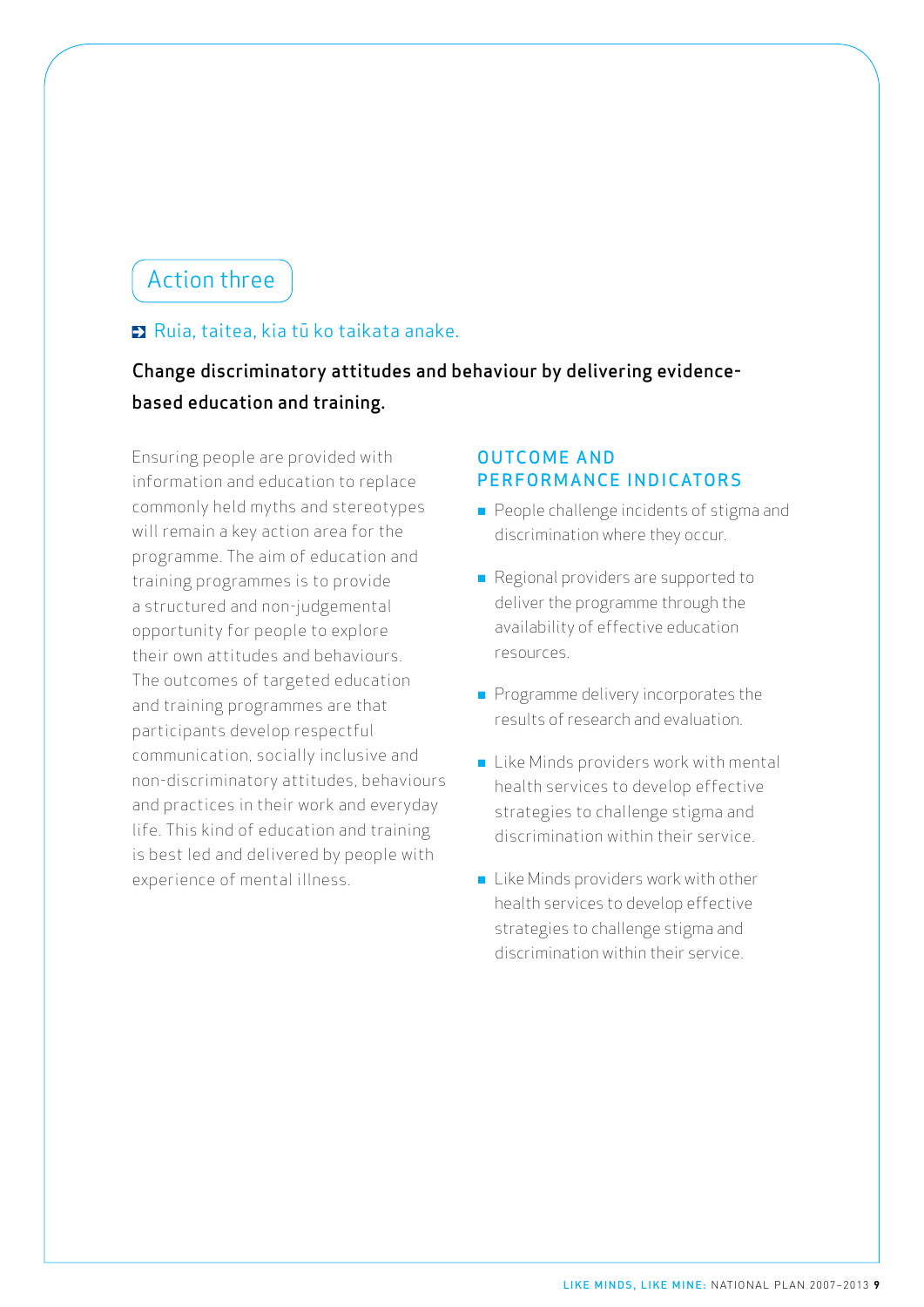### **APPROACHES**

### Approach one

### Ko te kai a te Rangatira he kōrero nō rēira kia tū, kia oho, kia matāra.

Increase the leadership of individuals and groups with experience of mental illness to deliver the programme's outcomes.

Increasingly, people with experience of mental illness are both leading the Like Minds programme and undertaking a high proportion of programme delivery. As a result of their experiences and personal knowledge of discrimination, people with experience of mental illness are ideally placed to challenge stereotypes and discriminatory practices.

After a decade of programme delivery there is a skilled and experienced workforce among people with experience of mental illness ready to take the programme forward. It will be important to retain, and further develop, this skilled workforce.

People and organisations without experience of mental illness still have an important part to play in the programme, but their role is changing to one of supporting activity by people with experience of mental illness. Ongoing leadership of the programme by people with experience of mental illness is critical to its long-term sustainability and continuing success.

- $\blacksquare$  The programme is predominantly led, driven and delivered by people with experience of mental illness.
- $\blacksquare$  People with experience of mental illness are appropriately trained and supported to lead, drive and deliver the programme.
- $\blacksquare$  The development of specific approaches for Māori is led by Māori with experience of mental illness.
- **n** The development of specific approaches for Pacific peoples is led by Pacific peoples with experience of mental illness.
- $\blacksquare$  The development of specific approaches for youth is led by youth with experience of mental illness.
- The programme is successful and sustainable.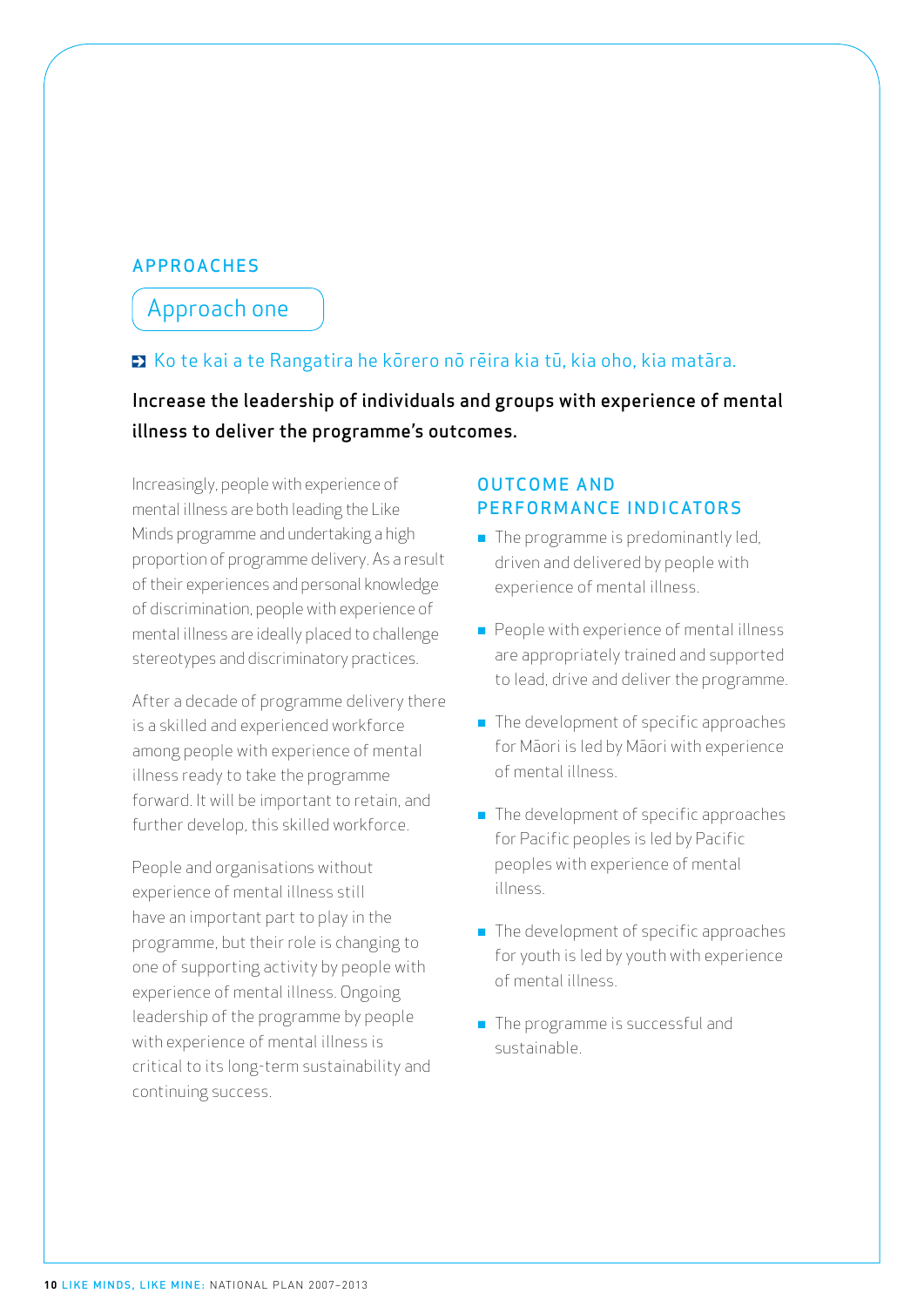### Approach two

### ■ He toka tū moana, arā he toa rongonui, ko te amorangi ki mua ko te hapai ō ki muri.

### Assist organisations to adopt policies and practices that prevent discrimination against people with experience of mental illness.

Changing discriminatory practices and behaviour at an organisational level will be given more emphasis by the programme over the next six years. Experience has shown that working alongside an organisation to support the organisation's own change process has the most success. Developing relationships of trust and mutual respect with organisations takes time, and adopting non-discriminatory policies and practices depends on an organisation's readiness to change.

While health and social service organisations will be a key focus of Like Minds policy work, the outcome for the programme is that all organisations will ultimately have policies and practices in place so that people with experience of mental illness are not discriminated against.

- **n** Organisations have policies and practices that address institutional discrimination.
- $\blacksquare$  Where in place, policies are reviewed and evaluated to ensure they remain effective.
- Where it occurs, organisational discrimination is identified and addressed.
- $\blacksquare$  People with experience of mental illness have the same access to resources and opportunities to participate in society as everyone else.
- There are higher levels of employment among people with experience of mental illness.
- $\blacksquare$  People with experience of mental illness are aware of their rights and are supported to confront discrimination.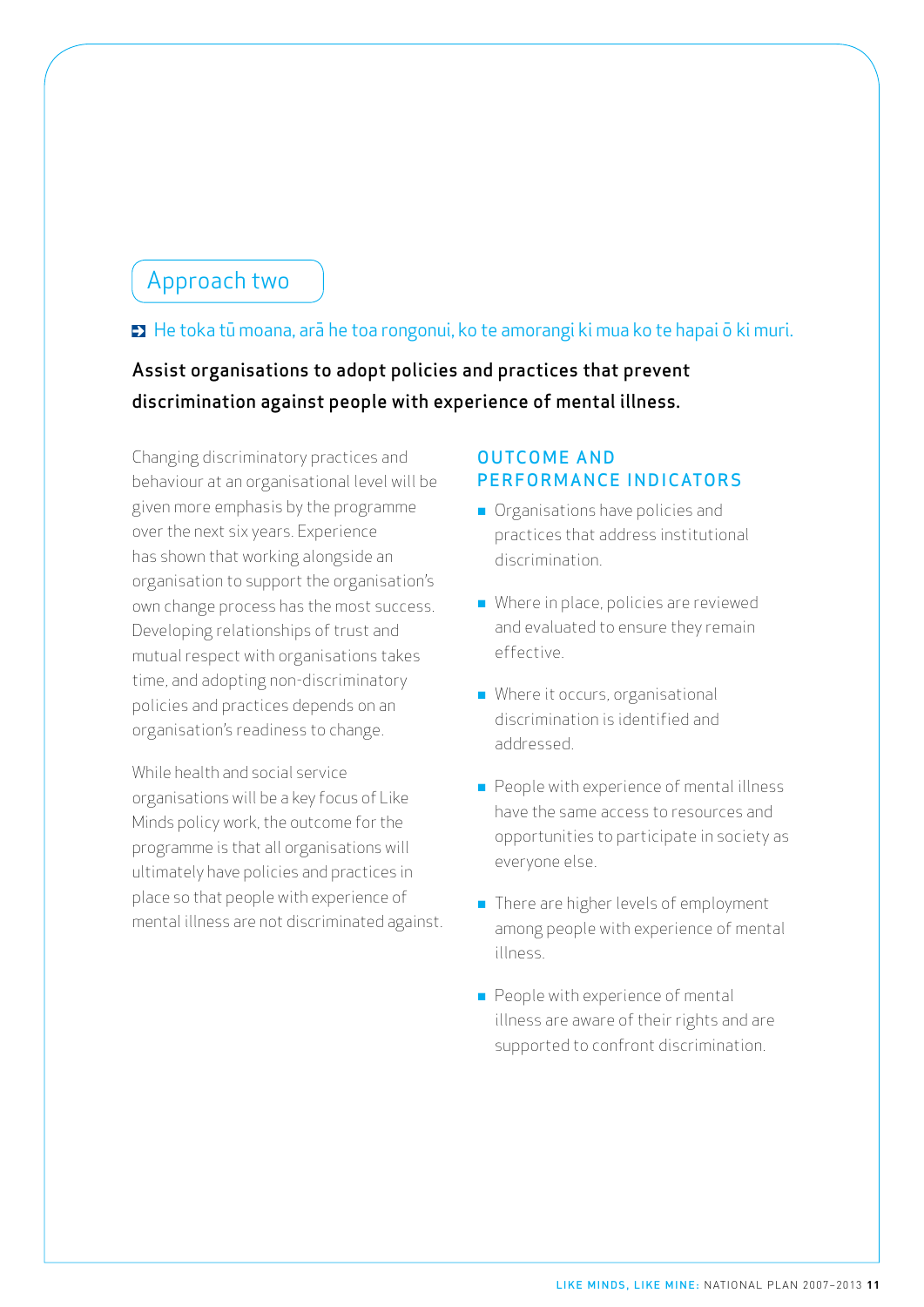### Approach three

### Mā te kōrero ka mōhio mā te mōhio ka mātau mā te mātau ka mārama mā te mārama ka ora.

### Use all forms of media to change discriminatory attitudes and behaviour towards people with experience of mental illness.

Media work will continue to be a major approach for the Like Minds programme. The news and other mass media have a significant role in creating and perpetuating myths and stereotypes associated with mental illness, but the media can also play a positive role in challenging stigma and discrimination associated with mental illness. Providers will work with all forms of media to promote informed and non-stigmatising reporting and portrayal of mental illness.

In addition, the national Like Minds mass media advertising campaign will continue to build on the success it has had to date in changing attitudes and creating a climate of opinion that is supportive of other approaches, such as community education and organisational policy development.

- $\blacksquare$  There is a reduced incidence of all forms of media stories that wrongly associate mental illness and violence.
- **n** Media increasingly generate stories which negate myths and stereotypes associated with mental illness.
- $\blacksquare$  There is increased media coverage of positive stories about people with experience of mental illness.
- **n** Ongoing surveys and other research indicate increased understanding and acceptance, in all population groups, of people with experience of mental illness.
- $\blacksquare$  Incidents of media presentation of myths and stereotypes associated with mental illness are responded to quickly and effectively.
- n Māori-specific media resources and approaches appropriate for whānau, hapu, iwi and Māori services are available to support Like Minds provider activity.
- Media approaches assist family and friends of people with experience of mental illness to address stigma and discrimination.
- $\blacksquare$  The mass media advertising campaign is maintained through to 2013.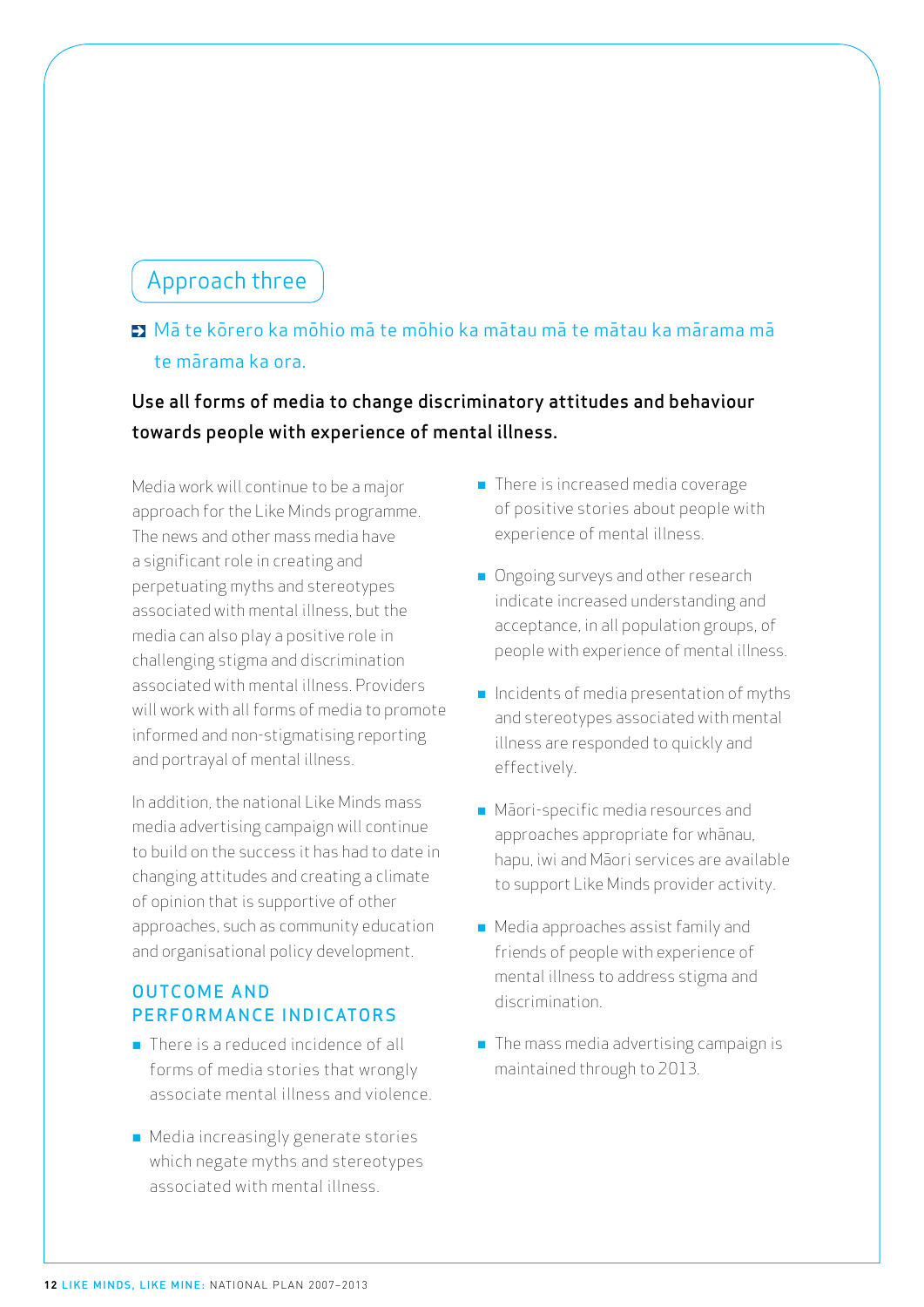## Approach four

### Ehara taku toa he toa takitahi, ēngari taku toa he toa takitini.

### Strengthen specific approaches for Māori to address the needs of Māori with experience of mental illness.

Any understanding of mental illness is culturally based. Māori have a specific cultural context for understanding mental illness and the discrimination faced by tangata whaiora.

While all approaches will address the needs of Māori, specific Māori approaches are also needed. Currently, around a third of Like Minds regional providers are Māori. Work has begun to develop a resource that captures Māori concepts and provides a framework to better engage with communities.

An outline of the key elements of this resource is included in Appendix 2. Once completed, it will sit alongside this plan and provide a culturally appropriate framework for Māori providers to address stigma and discrimination by working with whānau, hapu, iwi and Māori services.

- A Māori-specific resource to address stigma and discrimination is produced for implementation alongside the National Plan.
- **n** The Māori Caucus guides and supports appropriate delivery of the plan to Māori.
- $\blacksquare$  Māori Like Minds providers meet annually to collectively develop and share approaches to programme delivery for Māori.
- **n** Ongoing surveys and research indicate Māori have an improved understanding of discrimination associated with mental illness and acceptance of people with mental illness.
- Surveys of Māori tangata whaiora report reduced experience of discrimination from organisations and the wider community.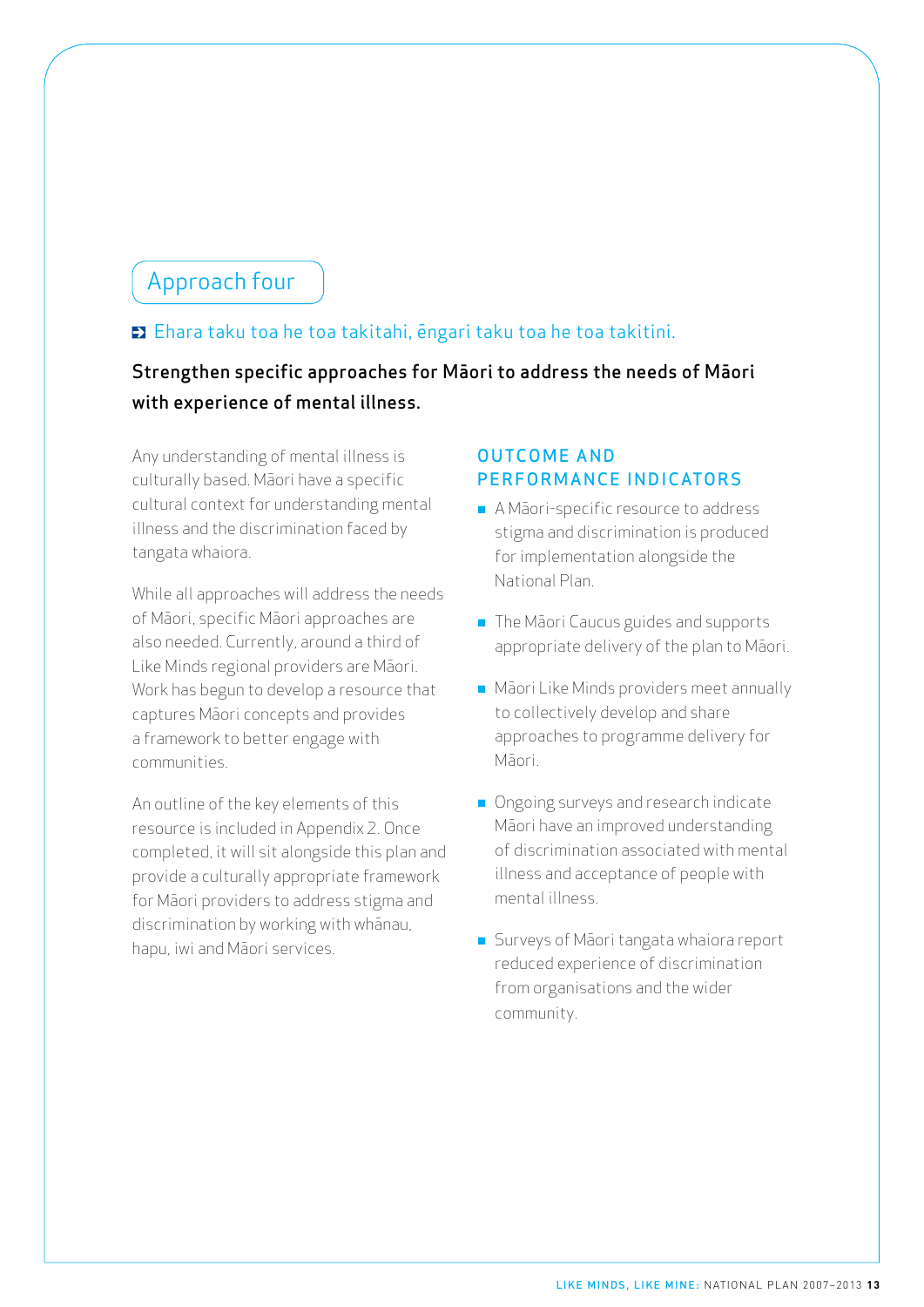## Approach five

### Whāia te iti kahurangi ki te tuohu koe mē he maunga teitei.

### Strengthen approaches to address the needs of specific population groups with experience of mental illness, including Pacific peoples.

Because understanding mental illness is culturally based, all population groups have specific contexts for understanding the experience of stigma and discrimination. As well as needing to address their own attitudes towards people with experience of mental illness, people from different population groups also face multiple forms of discrimination. The programme will further develop culturally specific approaches for Pacific, Asian, and migrant and refugee communities.

The cultural context for stigma and discrimination for young people as a population group will see the further development of approaches that engage young people with experience of mental illness to challenge discrimination. The programme will also develop specific approaches for marginalised population groups.

### **OUTCOME AND** PERFORMANCE INDICATORS

- **n** Pacific Like Minds providers lead the development of resources to support the delivery of the programme to Pacific peoples.
- Pacific Like Minds providers meet on an annual basis to collectively develop and

share approaches to programme delivery for Pacific peoples.

- **n** Ongoing surveys and research indicate Pacific peoples have an improved understanding of discrimination associated with mental illness and acceptance of people with mental illness.
- **n** Surveys of Pacific peoples with experience of mental illness report reduced experience of discrimination from organisations and the wider community.
- Culturally appropriate approaches are adopted to support and assist implementation of the National Plan.
- $\blacksquare$  A media programme to specifically address stigma and discrimination for the Chinese population is maintained.
- Age-appropriate approaches are adopted to support and assist implementation of the National Plan.
- **n** Ongoing surveys and other research indicate young people have an improved understanding of stigma and discrimination associated with mental illness.
- $\blacksquare$  The programme is relevant to gay, lesbian, bisexual and transgender populations.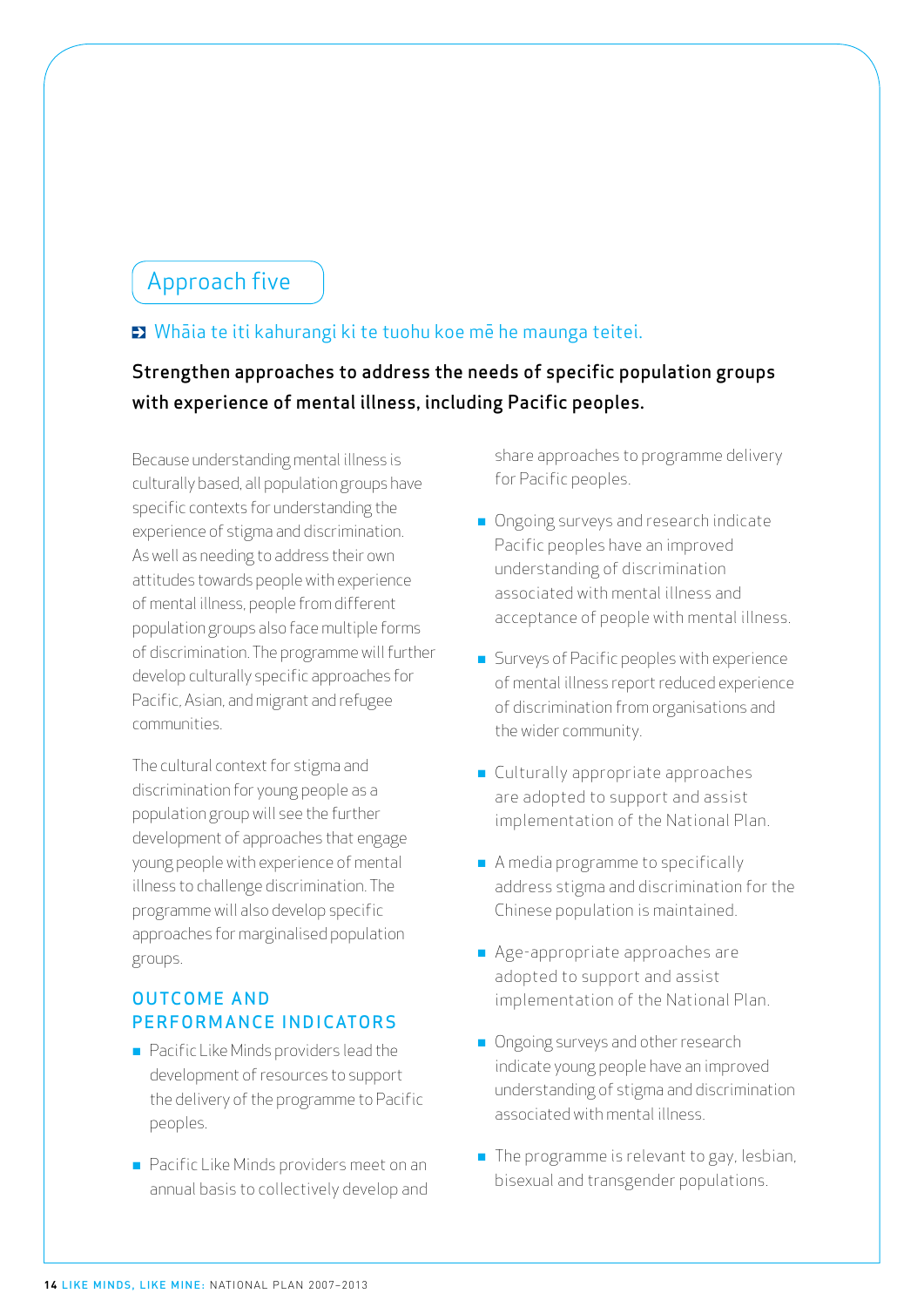### Approach six

### ■ Hoki ki ōu maunga kia pūrea koe e ngā hau e whā ā Tāwhirimātea.

Develop approaches to address the internalisation of stigma and discrimination associated with mental illness.

During the first 10 years of the programme, most activity has addressed public attitudes and behaviour towards people with experience of mental illness. Over this period there has been an increasing awareness that many people with experience of mental illness internalise negative stereotypes. Internalised stigma can create another barrier to participation in society for people with experience of mental illness.

Undertaking further research on this issue and addressing internalised stigma is for the first time an explicit approach for Like Minds providers to add to other approaches to counter stigma and discrimination.

- $\blacksquare$  People with experience of mental illness have the skills, resources and support to address internalised stigma.
- **n** There are higher levels of employment among people with experience of mental illness.
- n Research and evaluation are undertaken to further understand internalised stigma in a New Zealand context.
- Education and training resources are strengthened to specifically address internalised stigma.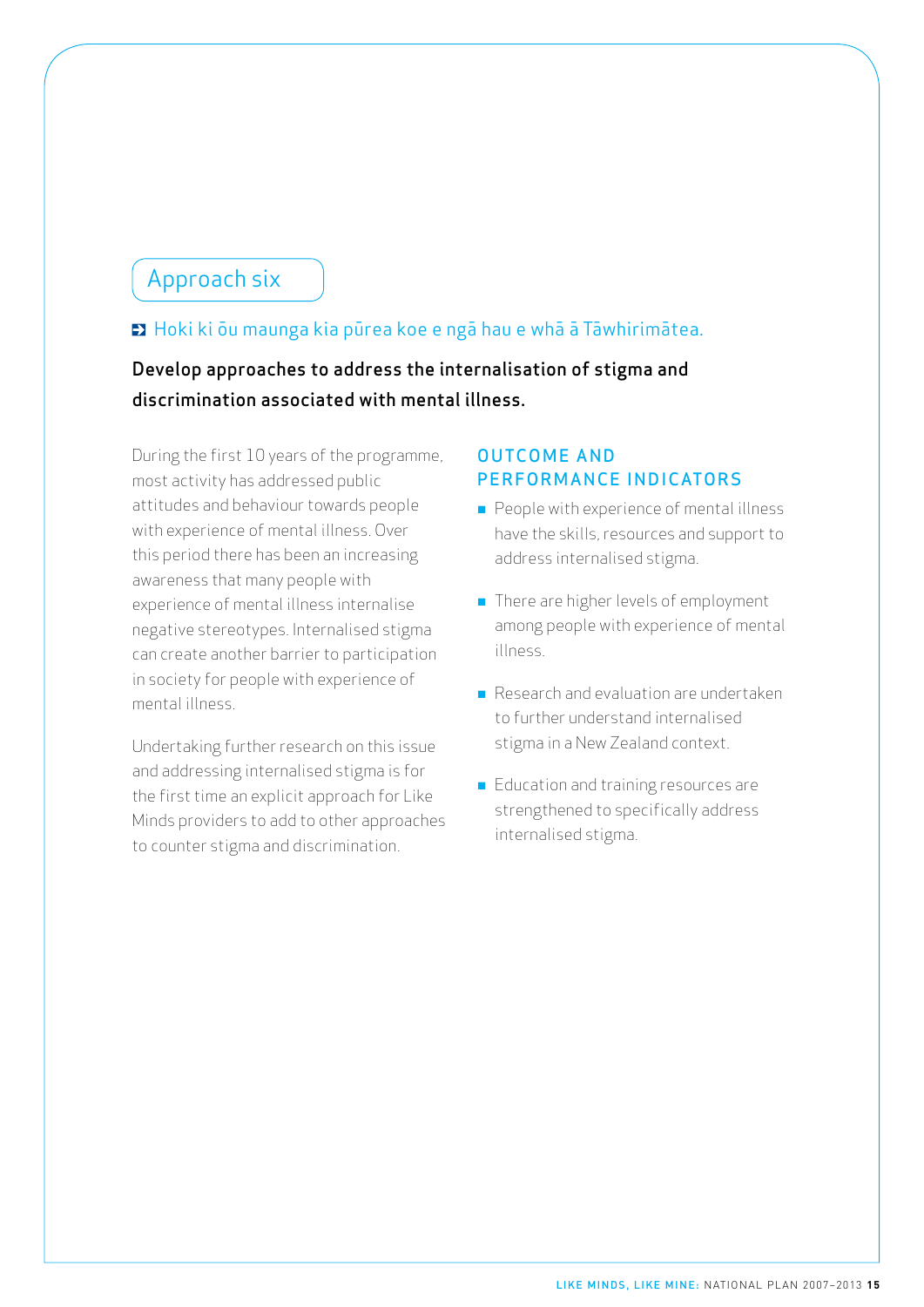### Approach seven

### $\blacksquare$  Nāu te rourou nāku te rourou kā ora te iwi.

### Extend relationships and activities with supporters and allies to deliver the programme's outcomes.

Like Minds has always recognised the importance of supporters and allies to help achieve programme outcomes. Partnerships with allies who bring a broad range of knowledge, experience, skills and resources are essential to ensuring people with experience of mental illness participate fully in life as valued members of our communities.

Supporters and allies can be found at a number of levels, including government and non-government agencies, health providers, community organisations, and also among friends and whānau of people with experience of mental illness. This plan further encourages partners at all levels.

Over the life of the programme many of these collaborative relationships have become more formalised. Some of these are at a central government level, such as the Multi-Agency Plan signed by the foundation partners: the Ministry of Health, Mental Health Commission, Office for Disability Issues, and Human Rights Commission. The Multi-Agency Plan has established a good platform for further intersectoral work at the national, regional and local levels.

- **n** Strategies to address stigma and discrimination are included in the policies and work plans of partner organisations.
- Other agencies both government and non-government − join the foundation partners in revisions of the Multi-Agency Plan.
- **n** Co-operative planning processes take place between agencies at a national, regional, district and local level.
- **Existing Maori networks provide partners** and allies to achieve the programme's outcomes.
- Supporters and allies within mental health services assist the programme to achieve its outcomes.
- **n** Supporters and allies among families/ whānau of people with experience of mental illness assist the programme to achieve its outcomes.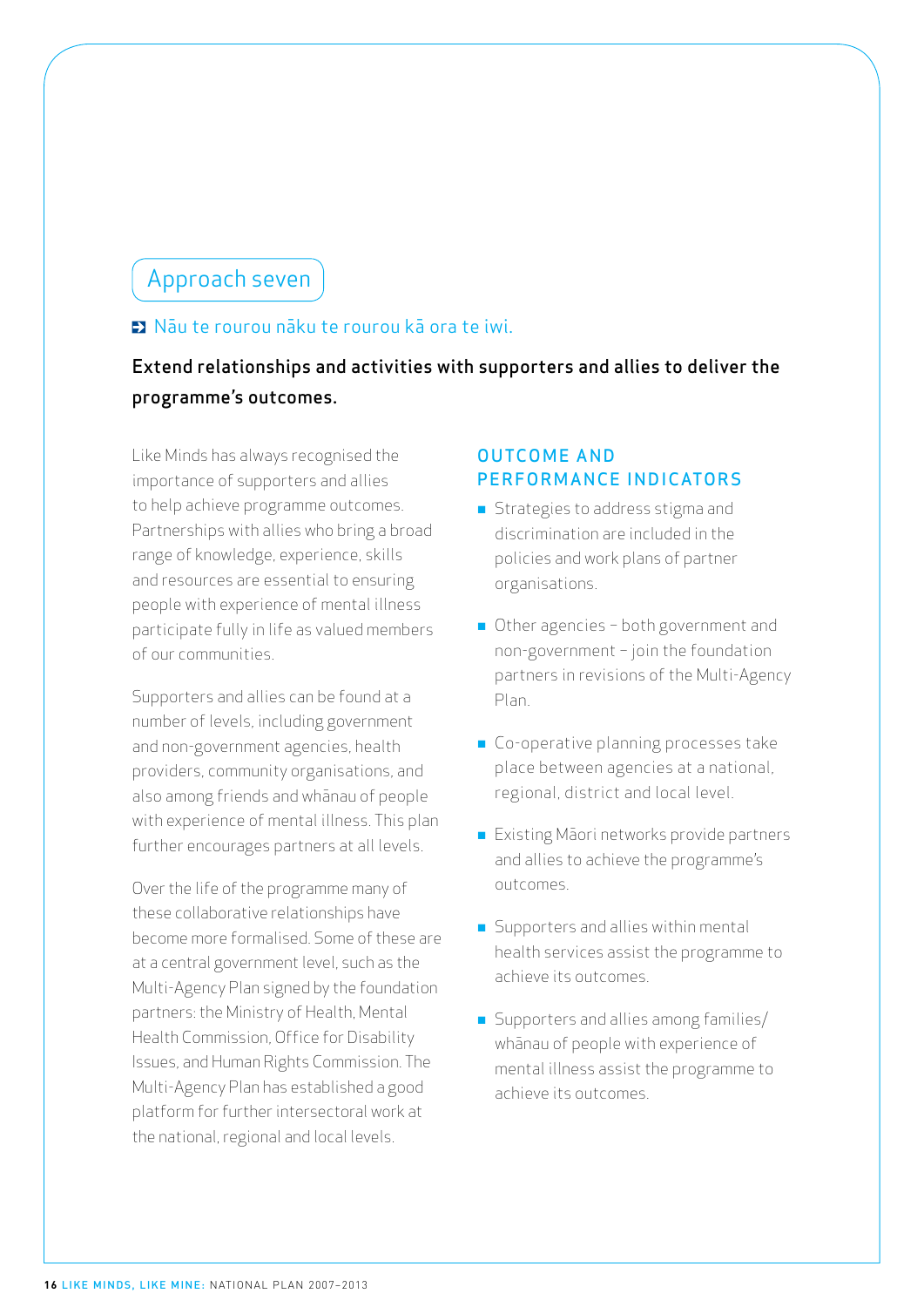## 4. Programme Infrastructure

Like Minds is a complex programme, with many different strands and activities spread throughout New Zealand. A strong infrastructure at all levels to support and co-ordinate the programme is therefore essential. Key elements of the programme infrastructure will continue to be provided at the national, regional and local level to support programme delivery. Effective infrastructure will ensure strong links between national components of the programme and regional activity.

Infrastructure elements will include:

- $\blacksquare$  communications such as newsletters. electronic bulletins and websites
- **n** resource development and evaluation
- **n** workforce development such as training workshops for those participating in the programme
- national conferences and other provider meetings and hui.

## 5. Research and Evaluation

From the outset, significant resources have been put into research and evaluation of the Like Minds programme. The results of this research and evaluation have been extremely important to help shape and inform the ongoing evolution of the programme.

Research and evaluation will continue to be a significant component of the programme over the next six years. The outcome focus of this plan will allow monitoring of progress against the outcome and performance indicators identified in it. Tracking surveys and other evaluations are also important to ensure Like Minds takes on board the changing shape of public attitudes and responds appropriately.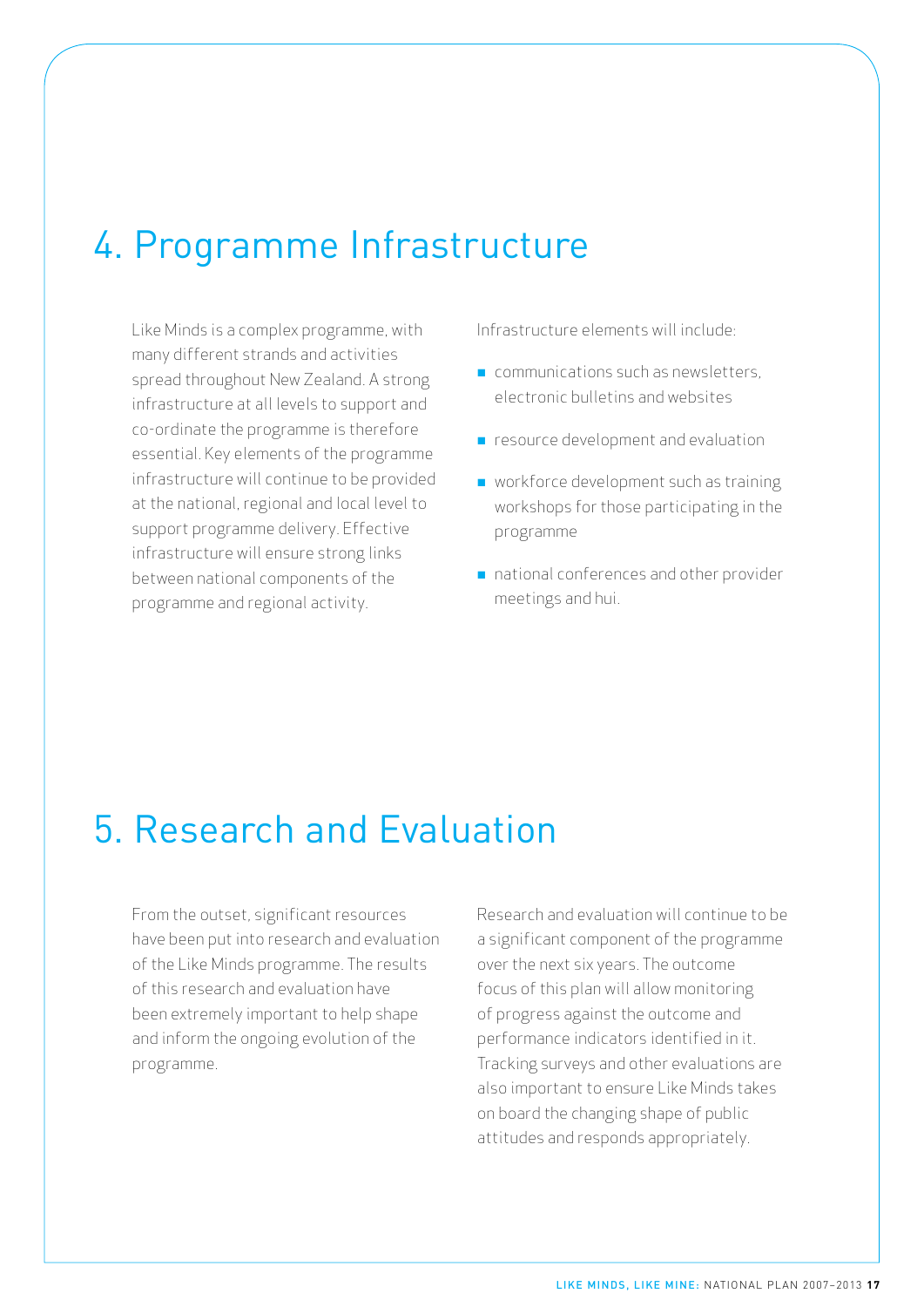## References

- Ball J. 2007. *'What's Been Happening?' A summary of highlights, activity and progress on Like Minds, Like Mine 2003–2006.* Wellington: Quigley and Watts Ltd.
- Case Consulting. 2005. *The Power of Contact.* Wellington: Case Consulting Ltd.
- **D** Mental Health Commission. 2005. *Reducing Discrimination against People with Mental Illness: Te Kekenga: Whakamana i te Tangata Whaiora Multi-Agency Plan 2005−2007.* Wellington: Mental Health Commission, Ministry of Health, Ministry for Social Development, Human Rights Commission.
- $\blacktriangleright$  Mental Health Foundation. 2004. *Respect Costs Nothing: A survey of discrimination faced by people with experience of mental illness in Aotearoa New Zealand.* Auckland: Mental Health Foundation.
- Minister for Disability Issues. 2001. *New Zealand Disability Strategy: Making a world of difference − Whakanui Oranga.*  Wellington: Ministry of Health.
- Ministry of Health. 2003. *National Plan 2003−2005: Project to counter stigma and discrimination associated with mental illness.* Wellington: Ministry of Health.
- Minister of Health. 2005. *Te Tāhuhu – Improving Mental Health 2005−2015: The Second New Zealand Mental Health and Addiction Plan.* Wellington: Ministry of Health.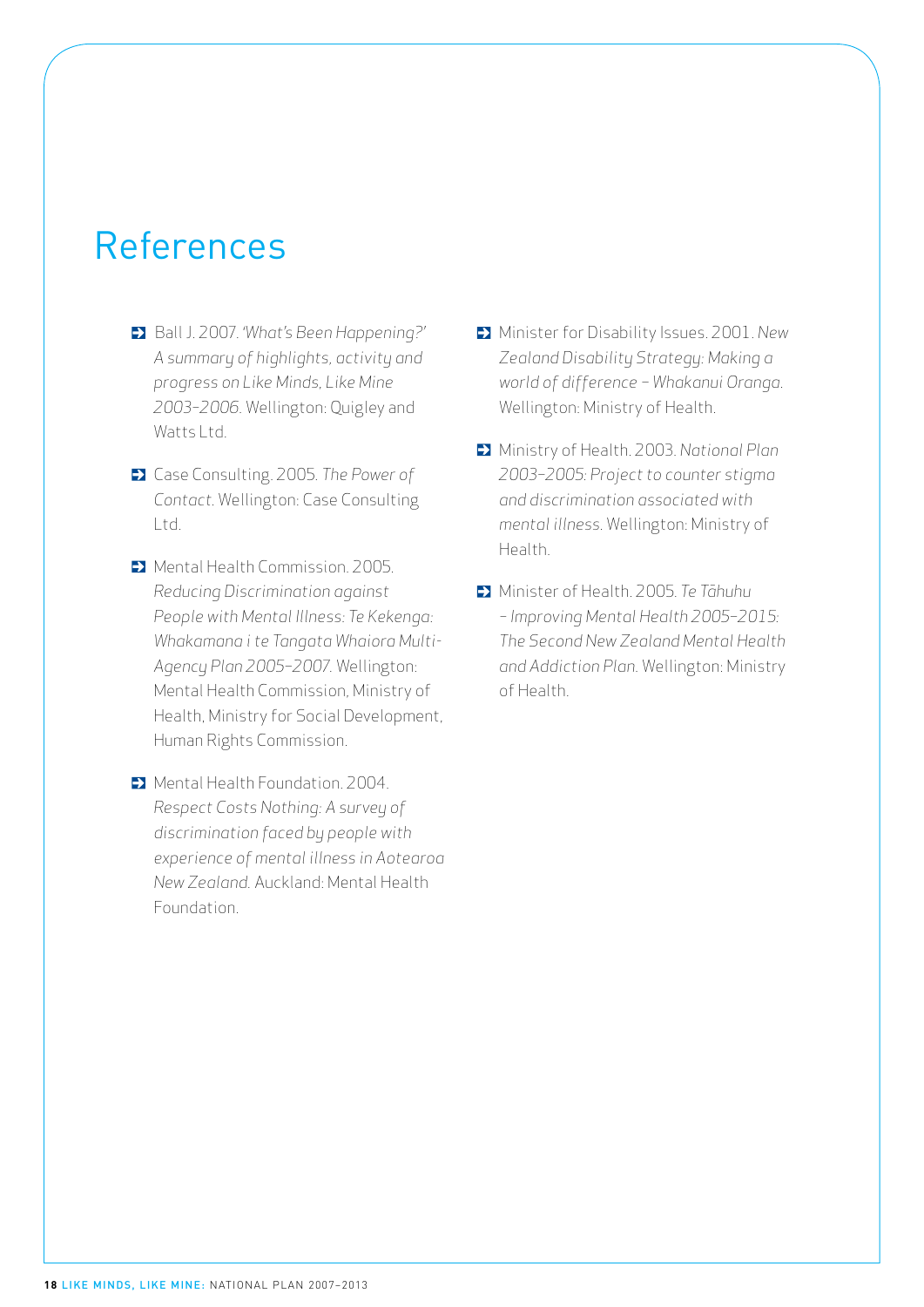## Appendix 1: Summary of Like Minds Progress to 2006

The following is a selection of extracts from *'What's Been Happening?' A summary of highlights, activity and progress on Like Minds, Like Mine 2003–2006*  (Ball 2007).

### **LIKE MINDS HISTORY** AND BACKGROUND TO 2003

Like Minds is an award-winning project that combines grassroots action with nationwide strategies to create social change. Since the campaign began in 1997, Like Minds has been breaking new ground. Internationally, although a number of countries have initiated programmes to address discrimination in specific areas, Like Minds is one of the few comprehensive multi-levelled campaigns to address the stigma and discrimination associated with mental illness. While the project has drawn on theory and experience from public health and social change campaigns, those involved with the project have largely created new ways of doing things, and new ways of working across sectors and social groups. It has been a learning curve for everyone, and, within the project, understanding about "what works" is continuing to deepen. The learning has not only been about what works to change attitudes, behaviour and practices, but has also been about how to organise, communicate and share decision making and resources within the many strands and levels of the Like Minds campaign itself.

From the beginning of the project in 1997 to the publication of the 2003−2005 National Plan in 2003, a range of different strategies were used to counter stigma and discrimination, including a nationwide television and radio advertising campaign, public speaking engagements by people with experience of mental illness, and local awareness raising events such as photo and art exhibitions, marches and community fono and hui. These actions were supported by media work to gain coverage of local events and disseminate positive personal stories of mental illness and recovery. A number of strategies were also used to encourage non-discriminatory reporting of mental health stories including complaints about discriminatory reporting through letters to the editor, the production of guidelines for working journalists and training for journalism students.

These strategies all served to make people with experience of mental illness more visible in a positive way, countering negative stereotypes and raising awareness. When Like Minds started, the typical member of the general public didn't see the topic of mental illness as personally relevant to them. However, by the time the 2003−2005 National Plan was published, people were more aware of how common mental illness is, and they were less judgemental, and more interested than they were in 1997 when the project began. In a survey of 266 people with experience of mental illness,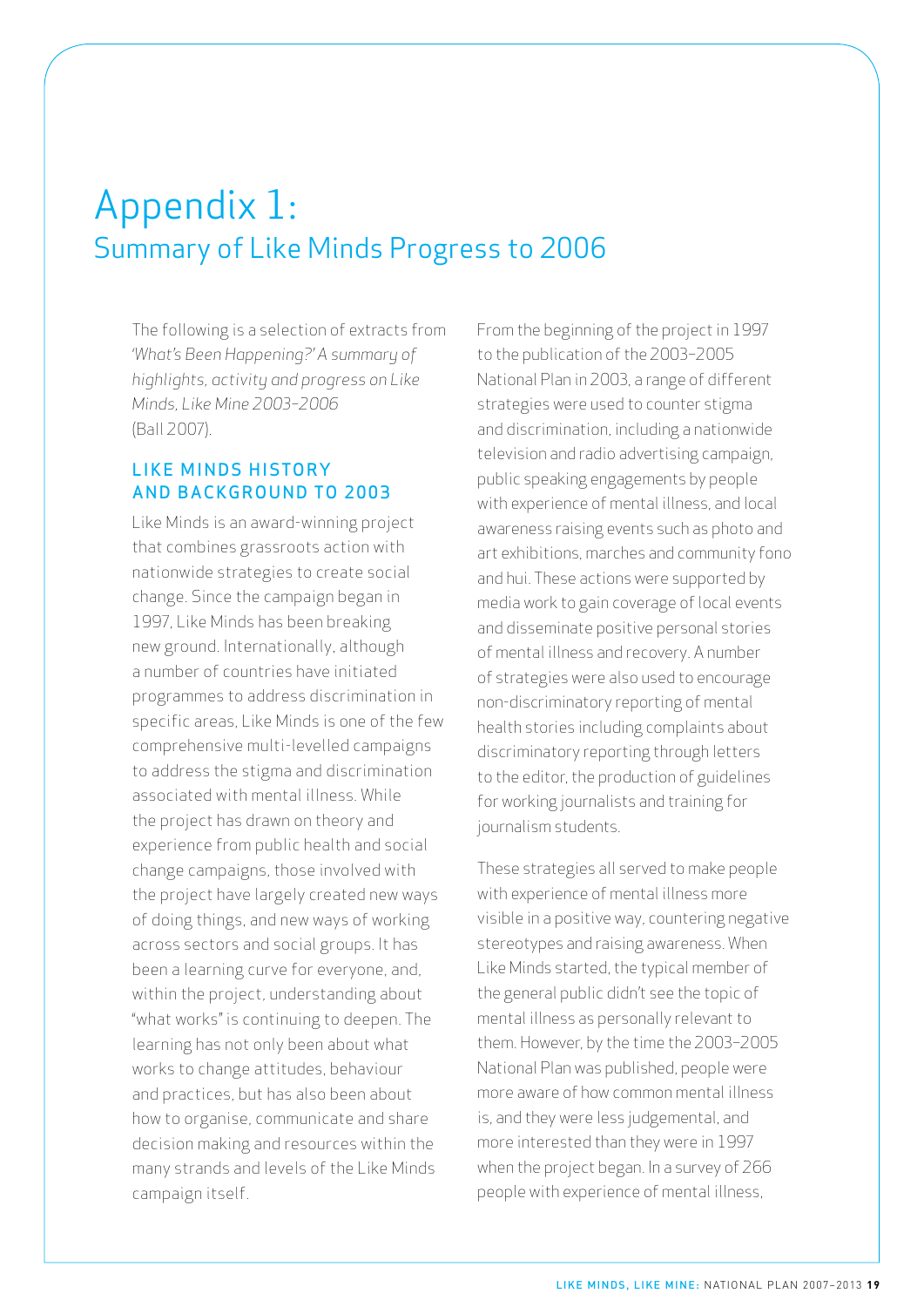over half reported reduced levels of stigma and discrimination from family, mental health services and the public. Just under half reported a reduction in stigma and discrimination from Work and Income, and around a third mentioned a reduction within the Police, Housing New Zealand and the media. So in a relatively short time period, significant progress had been made.

As the project has evolved and developed, the focus has gradually moved from strategies to raise awareness and promote attitude change, to strategies aimed at bringing about changes in behaviours, practices and policies. The 2003−2005 National Plan made this shift explicit, stating "This new plan signals a shift in emphasis towards reducing discrimination, now that the ground work of raising awareness has been done so well" (p 3).

The regional work has largely been "bottomup",driven by community needs and locally available skills and opportunities. This has led to great diversity and much innovation in the regional work. Activities have been strongly grounded in local realities, and regional providers have almost all had great success at achieving local 'ownership' for the Like Minds project.

### PROGRESS AGAINST THE 2003-2005 NATIONAL PLAN

*"I am continually asked if I see change; my answer is yes, but there is still a lot of work to be done."* 

(Noeline Kuru, New Progress Enterprises Taupo, Broadsheet, Feb 2005)

The 2003−2005 National Plan reaffirmed the vision and philosophy of the Like Minds project and set a new direction with more focus on making things fairer for people with experience of mental illness, as well as continuing to raise awareness and improve attitudes. The plan laid out strategies and suggested activities under seven overarching objectives. This report has summarised some of the key projects, actions and achievements of Like Minds over the life of the 2003−05 National Plan. Although there is still much to be done, measuring achievements to date against the objectives of the National Plan gives a sense of how far the project has come.

While service user leadership remains a hot topic within Like Minds, there has been some major progress towards achieving Objective One of the plan, which states that 'the leadership abilities of people with experience of mental illness must be valued, encouraged and developed so that they are increasingly employed or contracted, and remunerated for their skill and contribution in the project'. Compared with three years ago, there is now a more experienced and skilled service user workforce, and people with experience of mental illness involved at all levels of the project, including leadership roles.

Like Minds has continued to engage supporters and allies and work collaboratively with organisations and individuals whose aims align with the vision of the Like Minds project. Specific achievements against Objective Two of the National Plan include the cementing of national-level alliances through the Multi-Agency Plan, and some successful regional collaboration between like minded organisations. Extension of Like Minds networks beyond the mental health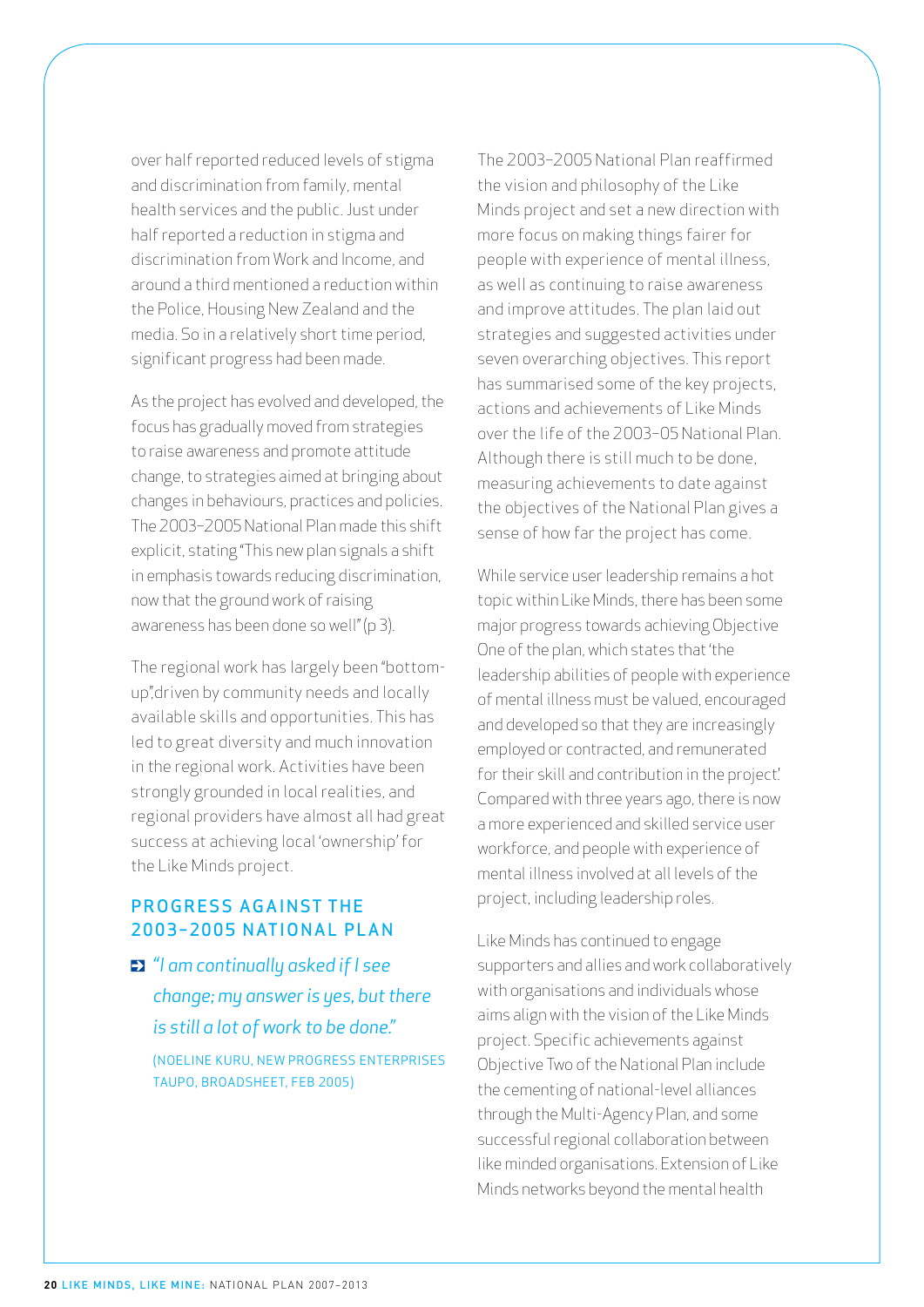sector over the past three years has enabled Like Minds to address discrimination in a wide range of spheres including employment, education settings and access to legal services.

Objective three is to advocate for nondiscriminatory policies and practices, with a particular focus on mental health services, housing, education, employment, income, and access to goods and services. The suggested strategies include finding out where discrimination is occurring, advocating for changes to systems that are unfair, encouraging use of existing mechanisms for redress, and supporting people with experience of mental illness to advocate for themselves. Milestones achieved against this objective include the completion of the Respect Costs Nothing discrimination survey, the development and roll-out of the Korowai Whaimana human rights training, and numerous examples of regional actions.

The fourth objective of the 2003−2005 National Plan is to use mass media, community education and other means to improve the social inclusion of people with experience of mental illness. A large proportion of Like Minds work over the past three years has been focused on achieving this objective, and there has been major progress in terms of building the infrastructure for delivery of high quality education and training in the regions, continuing to change public attitudes through the 'Know me before you judge me' advertising campaign, and ongoing media work that has increased the visibility and strengthened the public voice of people with experience of mental illness.

Under Objective Five, which focuses on the development of approaches by Māori for Māori, the key strategy suggested by the 2003−2005 Plan is to support opportunities to increase the leadership and participation in Like Minds by Māori who have experience of mental illness and their whānau support. Through national hui, Māori-specific research, resources and training, Māori champions for the project, and regional activities that have supported and included tangata whaiora, steady progress has been made against this objective. Over the life of the plan, a sense of shared purpose has grown between Māori providers and tangata whaiora around the country, and partnerships between providers have produced positive results.

People from different cultures, ethnic groups and age groups have different cultural contexts, and therefore specific approaches for addressing discrimination within these groups is required. Objective six focuses on developing effective relationships to challenge discrimination amongst Pacific and Asian communities, engaging young people with experience of mental illness to challenge the discrimination they face and developing activities to address discrimination faced by marginalised populations that have experience of mental illness. Existing work with Pacific peoples has been strengthened over the period of the 2003−2005 Plan, and promising new projects working with youth and Asian communities have been initiated in Auckland.

Finally, Objective Seven is to develop and strengthen the infrastructure of Like Minds, and increase the organisational capability to achieve the aims of the project. Key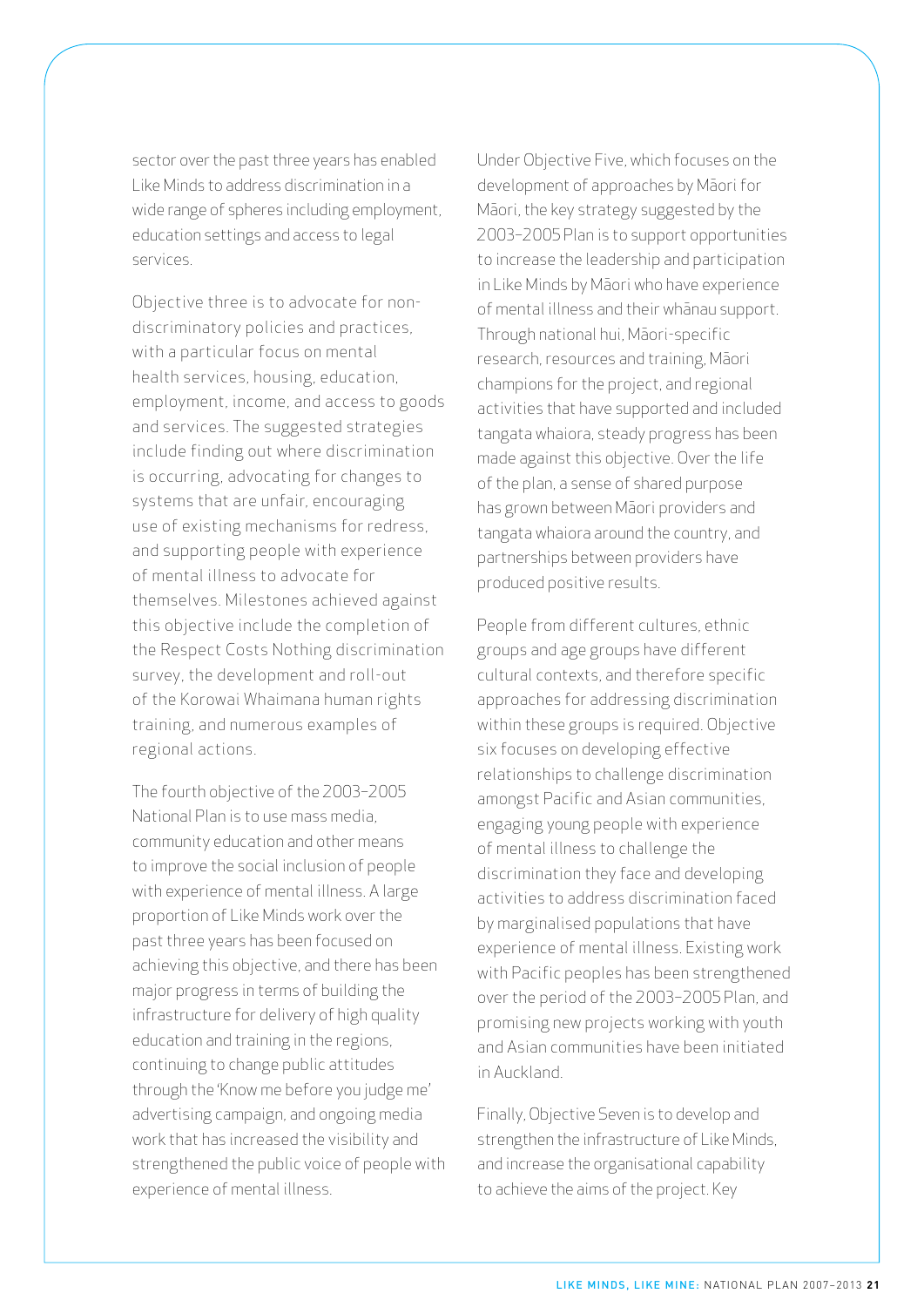achievements against this objective have been strong consolidation of knowledge and understanding about discrimination and what works to counter it, an ongoing commitment to training for the Like Minds workforce, and continued investment in evaluation and internal communication channels.

Overall, an enormous amount of work has been done over the life of the 2003−2005 National Plan − far too much to summarise adequately in this report. The best examples of successful Like Minds action have been characterised by creativity, innovation, collaboration, strategic thinking, passionate commitment to the aims and the principles of the project and an understanding of the long-term approach that is required to produce social change. There is much for those involved with Like Minds to be proud of, and while there is a great deal of work still to be done, it is important to celebrate the successes to date, and reflect on what has been learned in order to plan for the future.

Recognition and awards for Like Minds work:

- silver award at the New Zealand advertising industry awards for Sustained Success in advertising at the EFFIE (Effective in Advertising) Oct 2005
- $\blacksquare$  the MHS 2005 gold award for Wellington Speakers Bureau
- **n** Marketing Magazine's Supreme Award 2003
- 2003 Media Peace Awards − FCB won the premier award in the Advertising / Public Relations category for the Like Minds phase 2 advertising campaign, 'You Make the Difference'
- WHO photo essay 'Denied Citizens: Mental Health and Human Rights' features Like Minds photo as one of few world-wide images celebrating advocacy in action
- publication of Like Minds case study in WHO mental health promotion case studies book
- n profile of Like Minds in US web-based Resource Centre to Address Discrimination and Stigma (ADS) in mid-2004.
- "*The quantitative and qualitative research point to impressive levels of general public awareness and attitude improvement. Findings from people with experience of mental illness also point to improvements in attitudes and practices from some of the key organisations that have been the focus of the projects education and training work."*

( GERARD VAUGHAN, LIKE MINDS PROJECT MANAGER, 2003 TO 2007)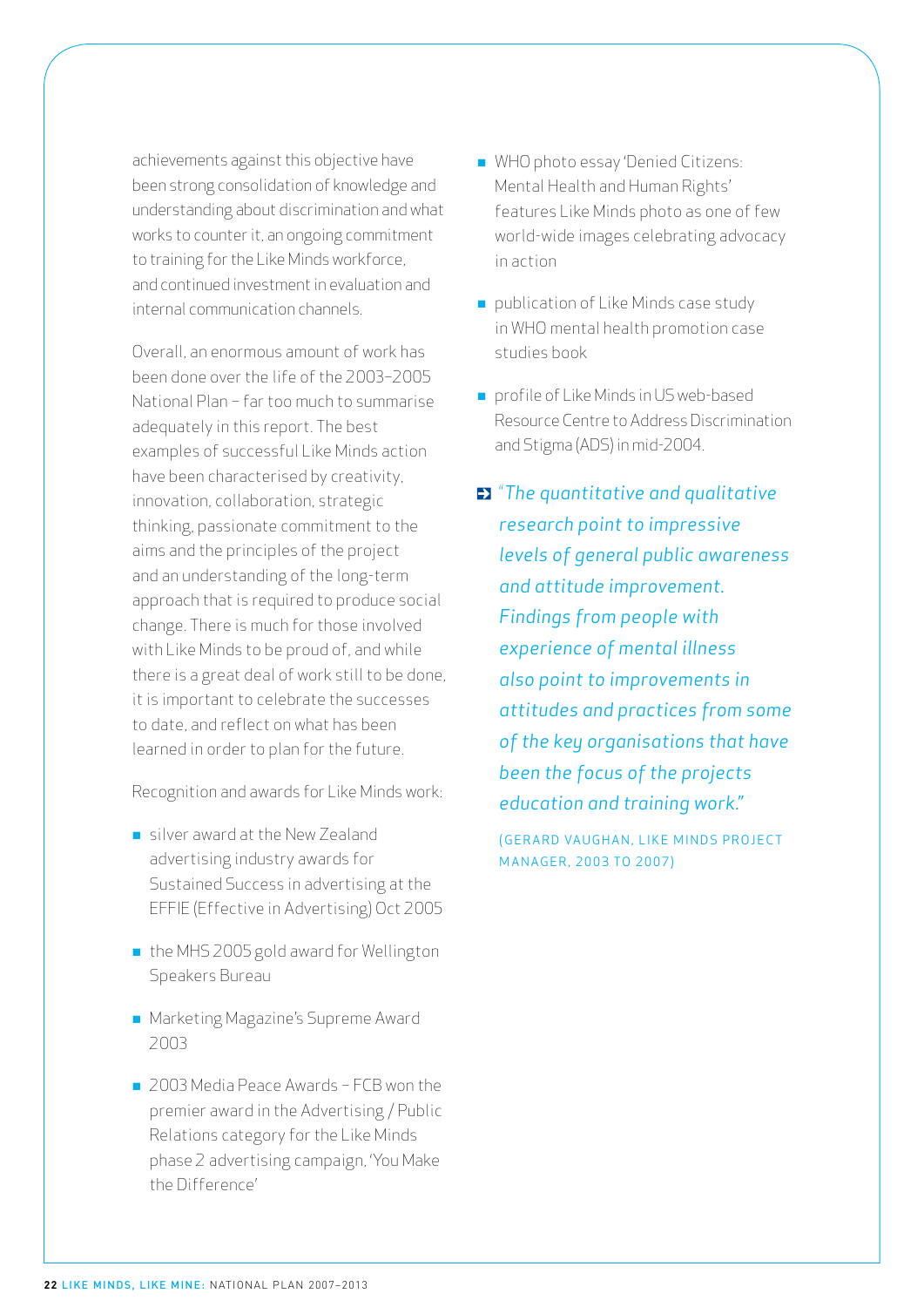## Timeline

### **1996**

- Mason Report released. It includes a recommendation for a public awareness campaign to counter stigma and discrimination associated with mental illness.
- $\blacksquare$  Research to identify public attitudes is completed.
- $\blacksquare$  Huia Communications is contracted to provide national co-ordination, communications and event management.

 $\overline{\mathbf{u}}$ 

### **1997**

- **Ninistry of Health launches a five-year** \$12.6 million dollar project in response to the Mason Report recommendation, with funding for both nationwide and community-based programmes.
- Health Funding Authority begins to enter into contracts with organisations to provide the national and regional activities.

#### **1998**

■ First national provider seminar held in Rotorua in March.

 $\overline{\mathbf{u}}$ 

 $\overline{\mathbf{v}}$ 

National project co-ordinator appointed.

#### **1999**

- $\blacksquare$  First National Plan is written and the 'Like Minds, Like Mine' brand is adopted.
- Consumer Advisory Group (which later changed its name to the National Advisory Group) established.
- $\blacksquare$  National contracts in place including PR, communications, project administration and event management, TV and radio advertising, 0800 Freephone, and attitude tracking and evaluation research.
- $\blacksquare$  Twenty-six local organisations and groups contracted to Like Minds to provide a range of community based education and activities.

### $\overline{\mathbf{u}}$

### **2000**

- **n** Phase one ('Famous people') of the mass media campaign launched in February.
- $\blacksquare$  Tracking surveys of the mass media campaign's impact completed by Phoenix Research.

 $\overline{\mathbf{v}}$ 

 $\mathcal{L}_{\mathcal{L}_{\mathcal{L}}}$  , and a subsequently defined by

### **2001**

 $\blacksquare$  Initial five-year funding period ends, but the Like Minds campaign continues through Ministry of Health funding.

IJ

- The 2001−2003 National Plan is published in June.
- 'Sticks and Stones', an hour-long documentary on the lives of some of the people in the phase one advertisements, airs on national television.

 $\overline{\mathbf{V}}$ 

**Phase two ('Famous kiwis & friends') advertising** launched in February.

#### $\overline{\mathbf{u}}$

### **2003**

ή

**2002**

- 2003-2005 National Plan is published in September, with greater emphasis on reducing discrimination.
- **n** Phase three ('Know me before you judge me') mass media launched in October.

### $\overline{\mathbf{u}}$

### **2004**

- First Korowai Whaimana Human Rights workshop facilitators are trained in Rotorua in June.
- $\blacksquare$  'Respect Costs Nothing' discrimination survey is published by the Mental Health Foundation in December.

### $\overline{\mathbf{u}}$

- **2005**
- $\blacksquare$  Multi-agency plan jointly published by Mental Health Commission, Ministry of Health, Ministry of Social Development and Human Rights Commission.

#### $\overline{\mathbf{u}}$

### **2006**

1

■ National Plan Steering Group convened to develop a new six year plan for Like Minds.

### $\overline{\mathbf{u}}$

### **2007**

**n** Phase four ('What you do makes the difference') of mass media advertising campaign launched.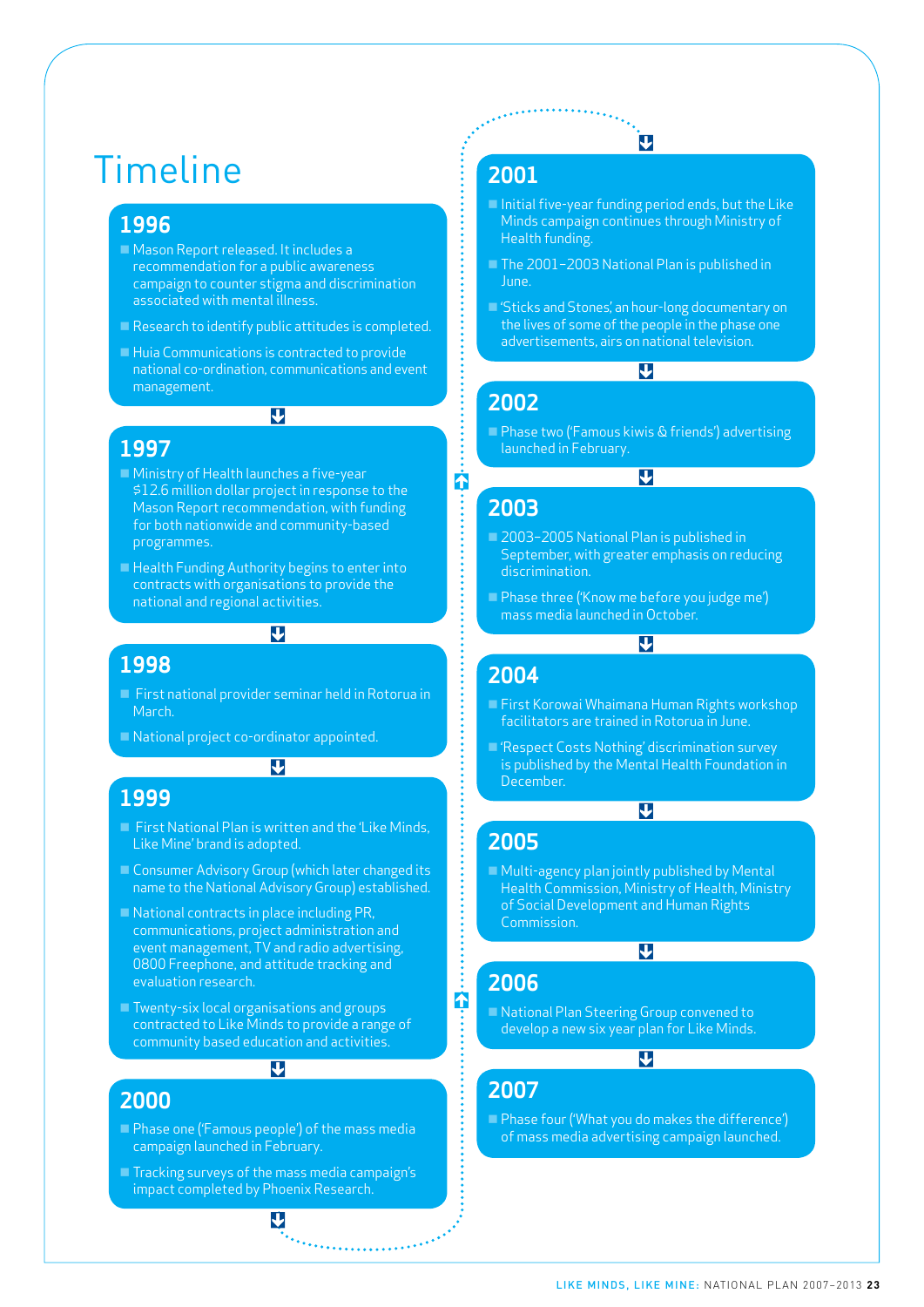## Appendix 2: Tikanga Framework

The Like Minds National Plan 2007−2013 describes specific outcomes and performance measures for Māori. Led by the Like Minds Māori caucus, work is under way to develop a resource that captures Māori concepts and provides a framework to better engage with communities. This resource will act as a toolkit for Māori Like Minds providers, and will sit alongside this plan and provide a culturally appropriate framework for Māori providers to address stigma and discrimination by working with whānau, hapu, iwi and Māori services.

The two figures below capture the work completed so far, with the vision and service components of Like Minds presented conceptually using the structure of a whale. Further development of this concept will provide a foundation for the resource. The next phase of work will focus on aligning the resource more closely to the National Plan.





Artist: Ngarimu Gardener Artist: Ngarimu Gardener

### *"Ēhara ko te tangata mahi te take, ko te mahi ō te tangata."*

### It's not in the things that we do but it's how we are doing it that matters.

MÃORI CAUCUS 2007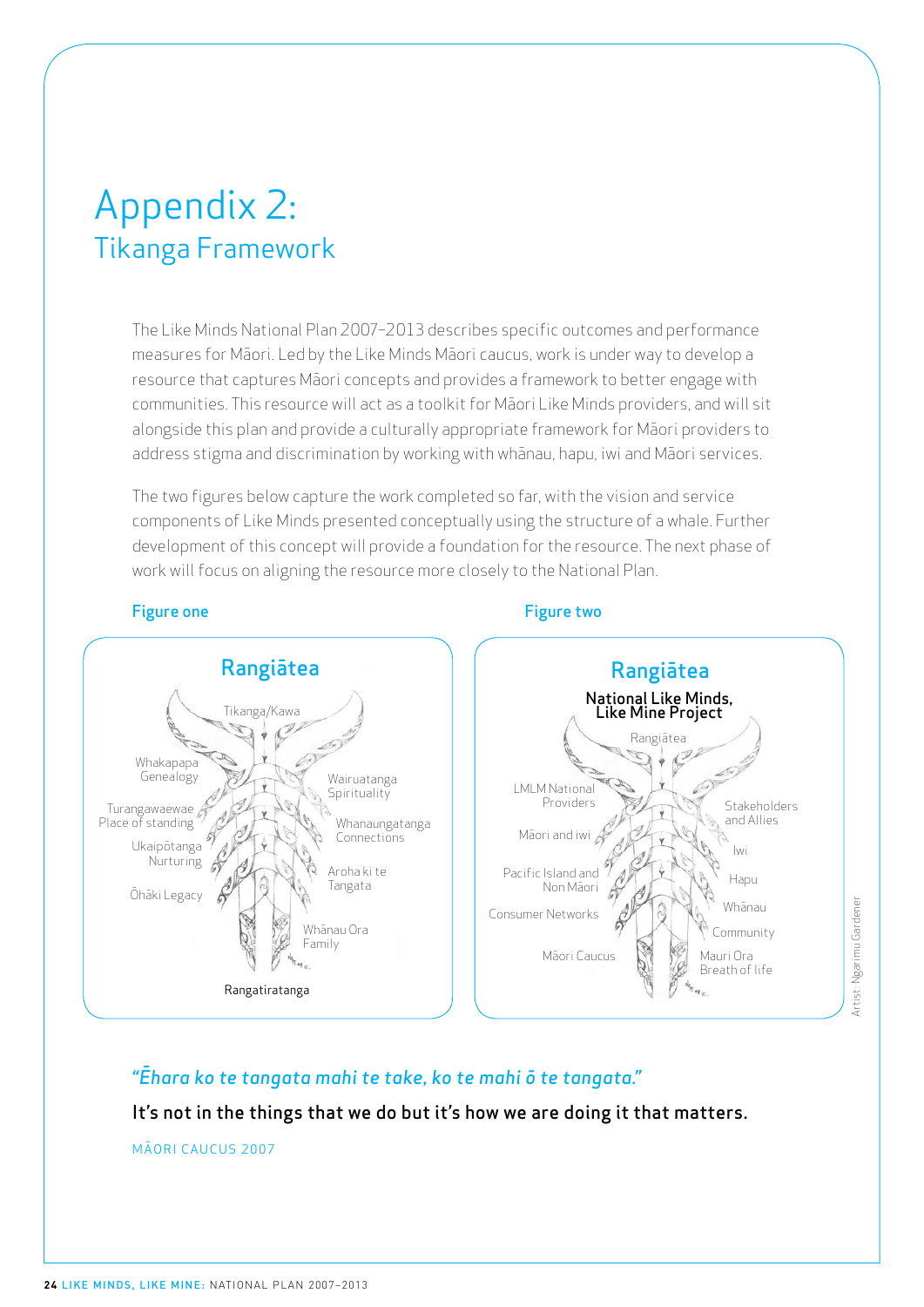## Appendix 3: Further reading

Additional reading and materials in relation to stigma and discrimination associated with mental illness are listed below.

### 1. WEBSITES

Like Minds website: www.likeminds.org.nz

Mental Health Commission website: www.mhc.govt.nz

Mental Health Foundation website: www.mentalhealth.org.nz

### 2 KEY DOCUMENTS

Mental Health Commission. 1998. *A Travel Guide for People on Journeys Towards Equality, Respect and Rights for People who Experience Mental Illness.* Wellington*:*  Mental Health Commission.

Mental Health Commission. 2004. *Journey Towards Equality: Taking stock of New Zealand's efforts to reduce discrimination against people with experience of mental illness.* Wellington: Mental Health Commission.

Mental Health Commission. 2004. *Our Lives 2014: A recovery vision from people with experience of mental illness.* Wellington: Mental Health Commission.

Mental Health Commission. 2005. *Discriminating Times? A re-survey of New Zealand print media reporting on mental health.* Wellington: Mental Health Commission.

Mental Health Foundation. 2007. *I Haven't Told Them, They Haven't Asked: The employment experiences of people with mental illness.* Auckland: Mental Health Foundation.

Ministry of Health. 2001. *National Plan 2001−2003 Project to Counter Stigma and Discrimination Associated with Mental Illness.* Wellington: Ministry of Health.

Phoenix Research. 2005. *'Like Minds, Like Mine' Research with Mental Health Service Providers.* Auckland: Phoenix Research.

Phoenix Research. 2006. *Employer and Manager Knowledge of and Attitudes to Mental Health and Mental Illness.* Auckland: Phoenix Research.

Phoenix Research. 2006. *Youth Knowledge of and Attitudes to Mental Health and Mental Illness.* Auckland: Phoenix Research.

Phoenix Research. 2007. *Impacts of National Media Campaign to Counter Stigma and Discrimination Associated with Mental Illness.* Auckland: Phoenix Research.

Sayce L. 2000. *From Psychiatric Patient to Citizen.* London: McMillan.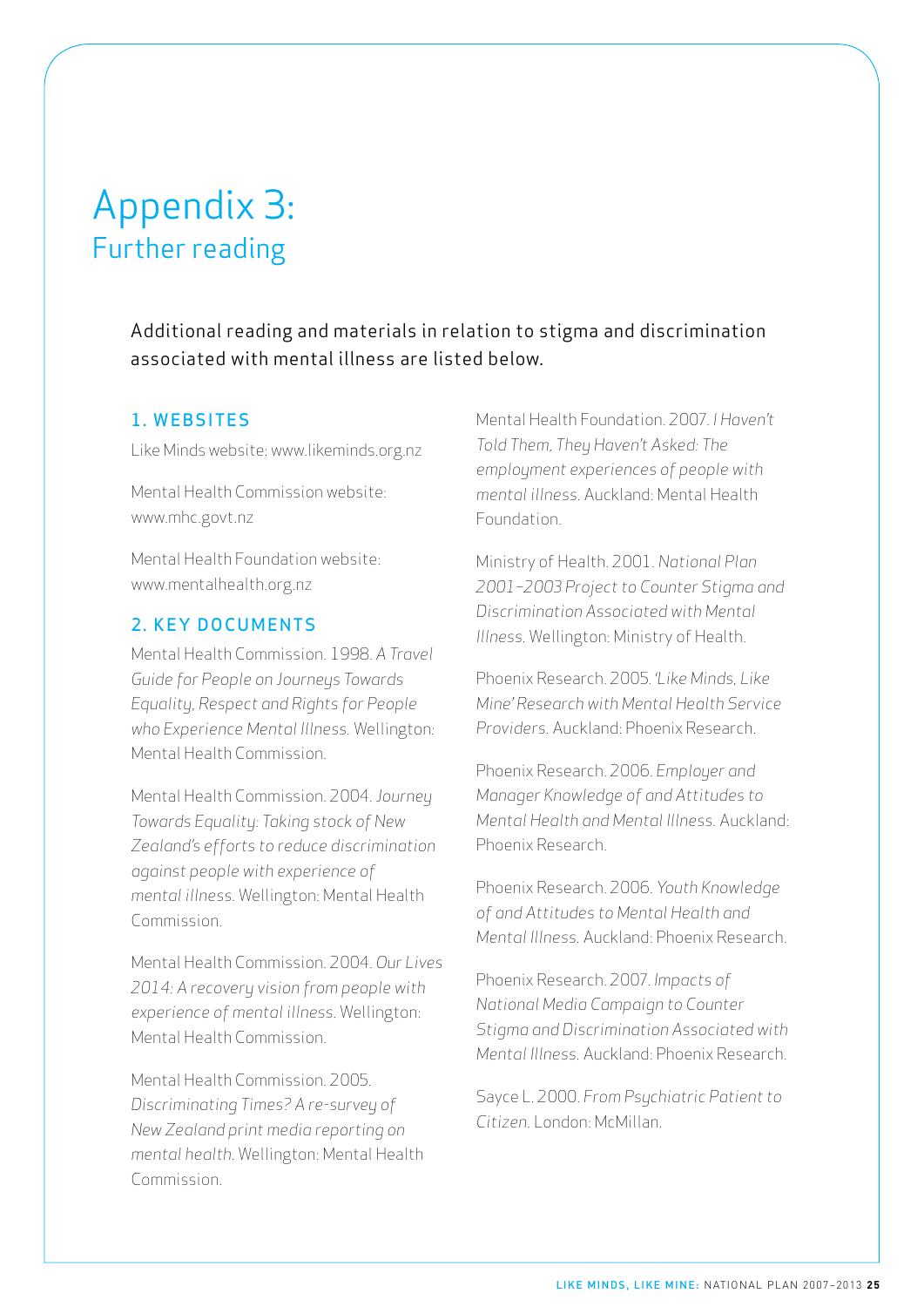Senate Communications. 2005. *Like Minds, Like Mine Stakeholder Audit Final Report.* Wellington: Senate Communications.

### 3. GOVERNMENT PUBLICATIONS

Minister of Health and Associate Minister of Health. 2002. *He Korowai Oranga: Māori Health Strategy.* Wellington: Ministry of Health.

Ministry of Health. 2005. *Te Kokiri: The Mental Health and Addiction Action Plan 2006−2015.* Wellington: Ministry of Health

Ministry of Health. 2006. *Leading for Outcomes.* Wellington: Ministry of Health.

Ministry of Social Development. 2007. *Social Inclusion and Participation: A guide for policy and planning.* Wellington: Ministry of Social Development.

### 4 . Journal articles

Bauman EA. 2007. Stigmatization, social distance and exclusion because of mental illness: the individual with mental illness as a 'stranger'. *International Review of Psychiatry* 19(2): 131−5.

Corrigan PW, Watson AC, Gracia G, et al. 2005. Newspaper stories as measures of structural stigma. *Psychiatric Services* 56(5): 551−6.

El-Badri S, Mellsop G. 2007. Stigma and quality of life as experienced by people with mental illness. *Australasian Psychiatry* 15(3): 195−200.

Griffiths KM, Nakane Y, Christensen H, et al. 2006. Stigma in response to mental disorders: a comparison of Australia and Japan. *BMC Psychiatry* 6(21).

Lloyd C, Tse S, Deane FP. 2006. Community participation and social inclusion: how practitioners can make a difference. *Australian e-Journal for the Advancement of Mental Health* 5(2).

Pelham BW, Carvallo M. 2006. When friends become friends: the need to belong and perceptions of personal and group discrimination. *Journal of Personality and Social Psychology* 90(1): 93−108.

Peterson D, Pere L, Sheehan N, et al. 2007. Experiences of mental health discrimination in New Zealand. *Health and Social Care in the Community* 15(1): 18−25.

Thornicroft G, Rose D, Kassam A, et al. 2007. Stigma: ignorance, prejudice or discrimination? *British Journal of Psychiatry* 190(3): 192−3.

Vaughan G, Hansen C. 2004. 'Like Minds, Like Mine': a New Zealand project to counter the stigma and discrimination associated with mental illness. *Australasian Psychiatry* 12(2): 113−17.